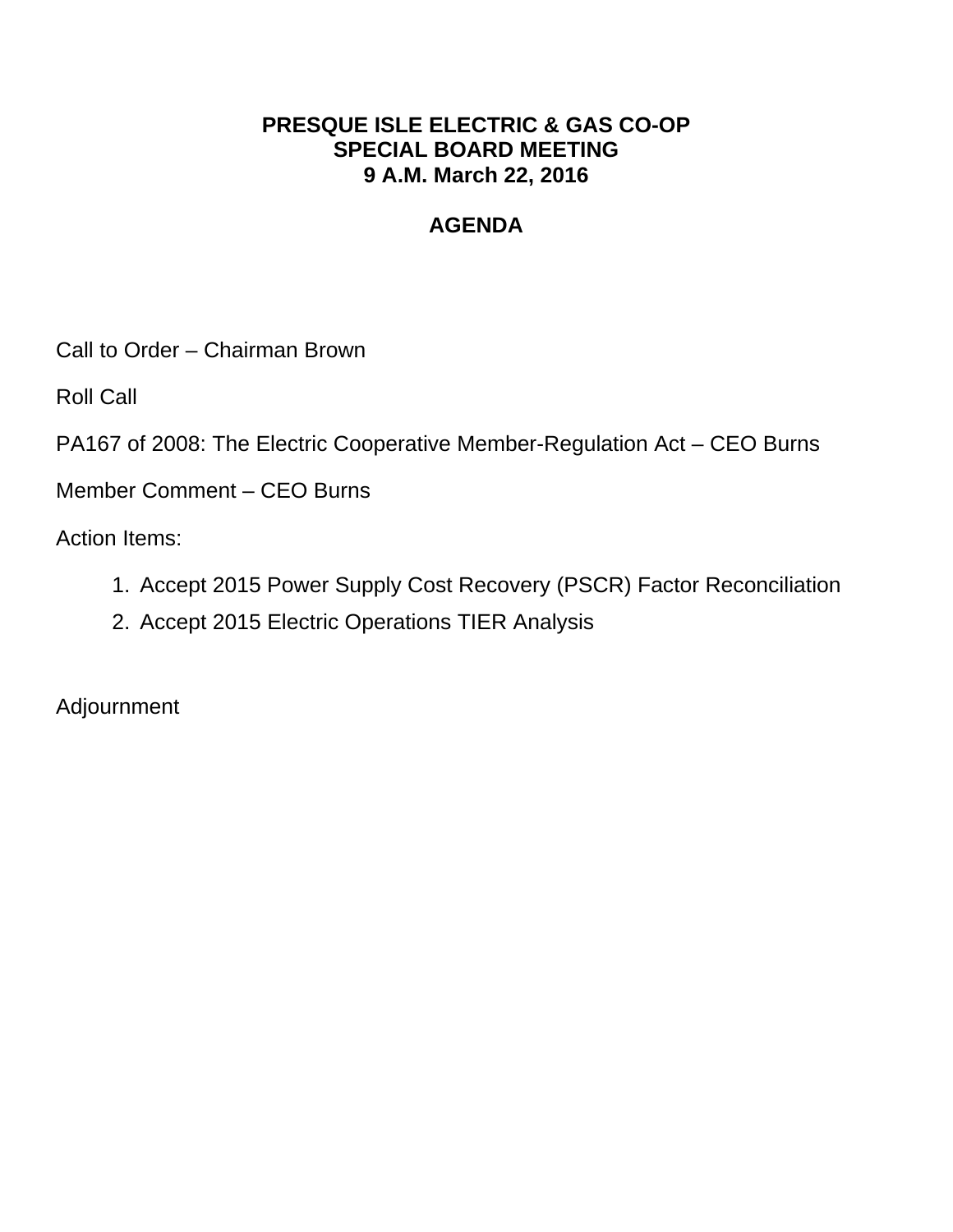#### **Presque Isle Electric & Gas Co-op Proposed Rate, Tariff and Billing Rules Changes Open Member Meeting: March 22, 2016** Page 1

|                                                                           | <b>Proposed Changes At A Glance</b>                                    |                                              |  |  |  |  |  |  |
|---------------------------------------------------------------------------|------------------------------------------------------------------------|----------------------------------------------|--|--|--|--|--|--|
| 1. Reconcile 2015 Power Supply<br><b>Cost Recovery Factor Collections</b> |                                                                        |                                              |  |  |  |  |  |  |
| 2. Review and accept the 2015 TIER                                        |                                                                        |                                              |  |  |  |  |  |  |
| Analysis.                                                                 |                                                                        |                                              |  |  |  |  |  |  |
|                                                                           |                                                                        |                                              |  |  |  |  |  |  |
|                                                                           |                                                                        |                                              |  |  |  |  |  |  |
|                                                                           | 1. Reconcile 2015 Power Supply Cost Recovery (PSCR) Factor Collections |                                              |  |  |  |  |  |  |
| <b>Existing Situation</b>                                                 | <b>Proposed Action</b>                                                 | <b>Management Recommends</b>                 |  |  |  |  |  |  |
| o Power supply costs from Wolverine                                       | o Accept the reconciliation of the 2015 PSCR                           | o Approval of the Proposed                   |  |  |  |  |  |  |
| Power Supply Cooperative (WPSC)                                           | Factor over-collection of \$131,244.23.                                | Power Supply Cost Recovery                   |  |  |  |  |  |  |
| are passed through at cost to the members                                 |                                                                        | Reconciliation net Over-recovery             |  |  |  |  |  |  |
| of Presque Isle Electric & Gas Co-op.                                     |                                                                        | of \$131,244.23.                             |  |  |  |  |  |  |
| o PIE&G, working with WPSC                                                |                                                                        | o The over-collection of \$131,244.23 will   |  |  |  |  |  |  |
| establishes a factor to collect or return                                 |                                                                        | continue to be refunded for the remainder of |  |  |  |  |  |  |
| power supply costs (PSCR) that are                                        |                                                                        | the 2016 calendar year.                      |  |  |  |  |  |  |
| above or below the base energy rates,                                     |                                                                        |                                              |  |  |  |  |  |  |
| based upon cost and sales forecasts.                                      |                                                                        |                                              |  |  |  |  |  |  |
| o This PSCR Factor collection is                                          |                                                                        |                                              |  |  |  |  |  |  |
| reconciled annually with actual costs                                     |                                                                        |                                              |  |  |  |  |  |  |
| and the difference is either returned or                                  |                                                                        |                                              |  |  |  |  |  |  |
| charged to the membership.                                                |                                                                        |                                              |  |  |  |  |  |  |
| o The reconciliation for the 12 month                                     |                                                                        |                                              |  |  |  |  |  |  |
| period ending December 31, 2015                                           |                                                                        |                                              |  |  |  |  |  |  |
| indicates that there was an over-                                         |                                                                        |                                              |  |  |  |  |  |  |
| collection of \$131,244.23 This amount                                    |                                                                        |                                              |  |  |  |  |  |  |
| has been rolled into the 2016 PSCR                                        |                                                                        |                                              |  |  |  |  |  |  |
| factor and is currently being refunded                                    |                                                                        |                                              |  |  |  |  |  |  |
| to the membership throughout the 2016                                     |                                                                        |                                              |  |  |  |  |  |  |
| calendar year.                                                            |                                                                        |                                              |  |  |  |  |  |  |
|                                                                           | 2. Review and accept the 2015 TIER Analysis                            |                                              |  |  |  |  |  |  |
| <b>Existing Situation</b>                                                 | <b>Proposed Action</b>                                                 | <b>Management Recommends</b>                 |  |  |  |  |  |  |
| o The TIER analysis based upon the 2015                                   | o Accept the 2015 TIER analysis which                                  | o Management recommends acceptance of the    |  |  |  |  |  |  |
| operating year indicates an Adjusted TIER                                 | establishes an adjusted TIER of 1.60 and                               | 2015 TIER analysis.                          |  |  |  |  |  |  |
| of 1.60. Management has reviewed this                                     | indicates no adjustment to revenue is                                  |                                              |  |  |  |  |  |  |
| analysis with the board.                                                  | necessary.                                                             |                                              |  |  |  |  |  |  |
|                                                                           |                                                                        |                                              |  |  |  |  |  |  |
|                                                                           |                                                                        |                                              |  |  |  |  |  |  |
|                                                                           |                                                                        |                                              |  |  |  |  |  |  |
|                                                                           |                                                                        |                                              |  |  |  |  |  |  |
|                                                                           |                                                                        |                                              |  |  |  |  |  |  |
|                                                                           |                                                                        |                                              |  |  |  |  |  |  |
|                                                                           |                                                                        |                                              |  |  |  |  |  |  |
|                                                                           |                                                                        |                                              |  |  |  |  |  |  |
|                                                                           |                                                                        |                                              |  |  |  |  |  |  |
|                                                                           |                                                                        |                                              |  |  |  |  |  |  |
|                                                                           |                                                                        |                                              |  |  |  |  |  |  |
|                                                                           |                                                                        |                                              |  |  |  |  |  |  |
|                                                                           |                                                                        |                                              |  |  |  |  |  |  |
|                                                                           |                                                                        |                                              |  |  |  |  |  |  |
|                                                                           |                                                                        |                                              |  |  |  |  |  |  |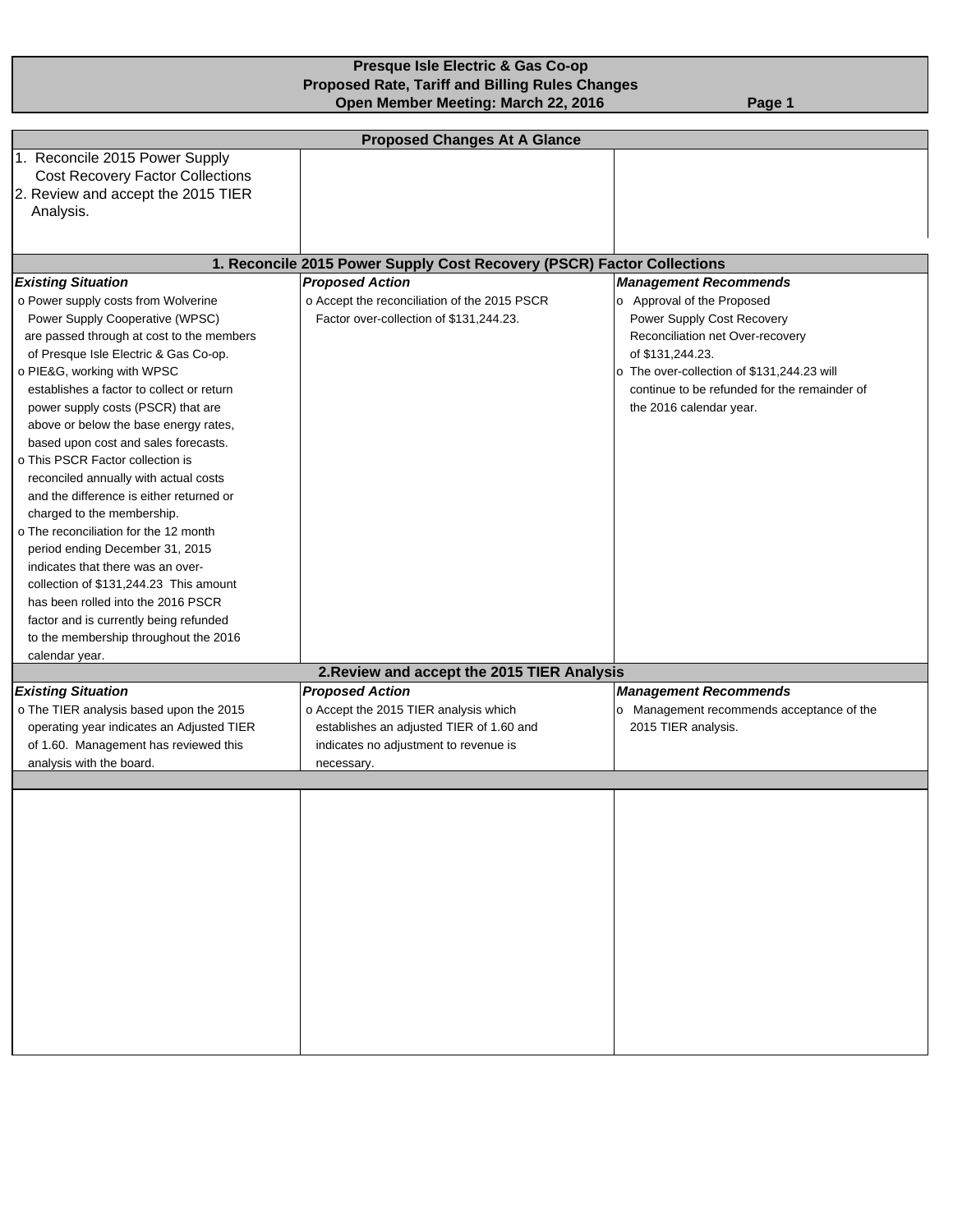## **PRESQUE ISLE ELECTRIC & GAS CO-OP BOARD RESOLUTION**

## **RESOLUTION 2016-MR1 2015 POWER SUPPLY COST RECOVERY (PSCR) FACTOR RECONCILIATION**

**WHEREAS,** PIE&G transitioned to member regulation with an effective date of September 23, 2012 thus providing that its electric rates and charges are no longer regulated by the MPSC; and

**WHEREAS,** PIE&G staff has reviewed the 2015 PSCR Factor reconciliation exhibits with the Board of Directors; and

**3WHEREAS,** the 2015 PSCR Factor reconciliation indicates that PIE&G has experienced a cumulative over-collection of power supply costs of \$131,244.23 for the 12 month period ending December 31, 2015; and

**WHEREAS,** PIE&G has incorporated the over-collection of \$131,244.23 into its 2016 PSCR Factor collection.

**NOW BE IT HEREBY RESOLVED** that the PIE&G Board of Directors accepts management's 2015 ELECTRIC PSCR Factor collection analysis, which indicates an over-collection of \$131,244.23, and directs management to continue refunding this amount to the membership through the use of the 2016 PSCR Factor.

## **CERTIFICATION**

I, David Smith, Secretary of the Board of Directors of Presque Isle Electric & Gas Coop, do hereby certify that the above is a true and correct copy of a resolution adopted at a special meeting of the Board of Directors of Presque Isle Electric & Gas Co-op held on March 22, 2016.

> By: \_\_\_\_\_\_\_\_\_\_\_\_\_\_\_\_\_\_\_\_\_\_\_\_\_\_\_\_\_ David Smith, Secretary

Dated: \_\_\_\_\_\_\_\_\_\_\_\_\_\_\_\_\_\_\_\_\_\_\_\_\_\_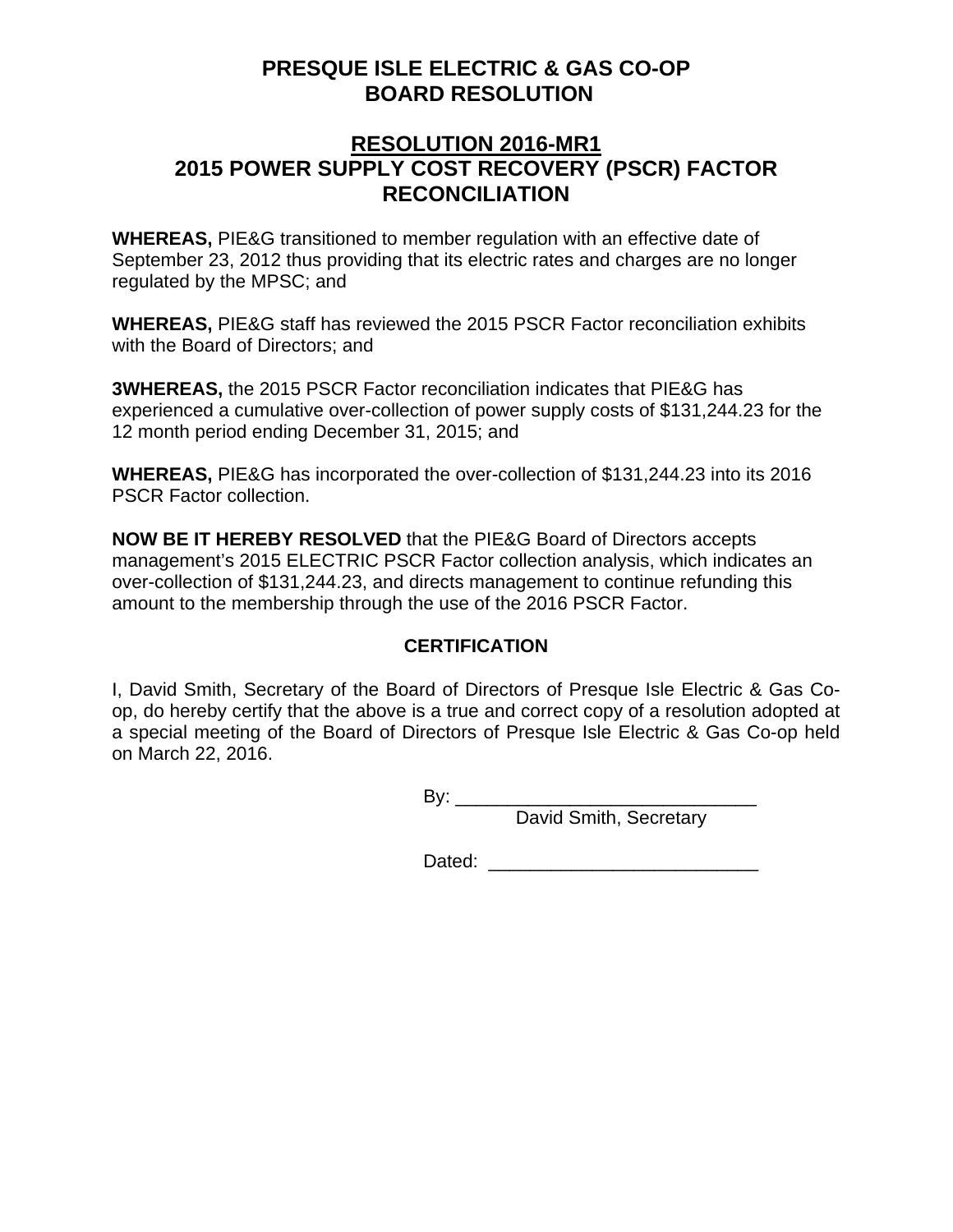#### ----------------------------------------------- MICHIGAN DEPARTMENT OF COMMERCE PUBLIC SERVICE COMMISSION MONTHLY REPORT OF POWER SUPPLY COST

This form is authorized by Act 3, P.A. 1939, as amended. Filing of this form is voluntary. However, failure to file this form or an alternative submission approved by the Commission will place you in violation of the Act.

#### **INSTRUCTIONS**

----------------------------------------------

When completed, a copy of all bills for power and fuel, and any worksheets or other documents required to support the data reported herein are to be mailed to: MICHIGAN DEPARTMENT OF COMMERCE, PUBLIC SERVICE COMMISSION, Electric Division - Audit, 6545 Mercantile, P.O. Box 30221, Lansing, Michigan 48909. Alternatively, any of the above documentation may be submitted in a microcomputer readable format approved by MPSC Staff.

For assistance or clarification, please contact the Public Service Commission Staff at: (Area Code 517) 334-6416 ========================================================================================================

#### STATUTORY REFERENCE

-------------------------------------------------------

Section 6j(11) of Act 3, P.A. 1939, as amended, sets forth: "(1) Not more that 45 days following the last day of each billing month in which a power supply cost recovery factor has been applied to customer's bills, the utility shall file with the commission a detailed statement for that month of the revenues recorded pursuant to the power supply cost recovery factor and the allowances for cost of power supply included in the base rates established in the latest commission order for the utility, and the cost of power supply. The detailed statement shall be in the manner and form prescribed by the commission. The commission shall establish procedures for insuring that the detailed statement is promptly verified and corrected if necessary."

| 1. NAME OF REPORTING UTILITY:                                                                               | PRESQUE ISLE ELECTRIC COOPERATIVE |
|-------------------------------------------------------------------------------------------------------------|-----------------------------------|
| 2. THIS REPORT FILED FOR THE COST<br>MONTH OF:                                                              | December 2015                     |
| 3. IS THIS REPORT SUBMITTED AS AN<br>ORIGINAL OR REVISION? IF THIS IS<br>A REVISION, ATTACH AN EXPLANATION. | Original                          |
| 4. DATE OF REPORT SUBMISSION:                                                                               | None-Member Requlated             |
| 5. UTILITY REPRESENTATIVE TO WHOM<br>QUESTIONS REGARDING THIS<br><b>REPORT MAY BE DIRECTED - NAME:</b>      | Dawn Cryderman                    |
| PHONE No. (include area code):                                                                              | (989) 733-8515                    |
| 6. POWER SUPPLY COST RECOVERY FACTOR<br>AUTHORIZED (or requested):                                          | mills per kWh<br>$-0.310$         |

Page 1 of 2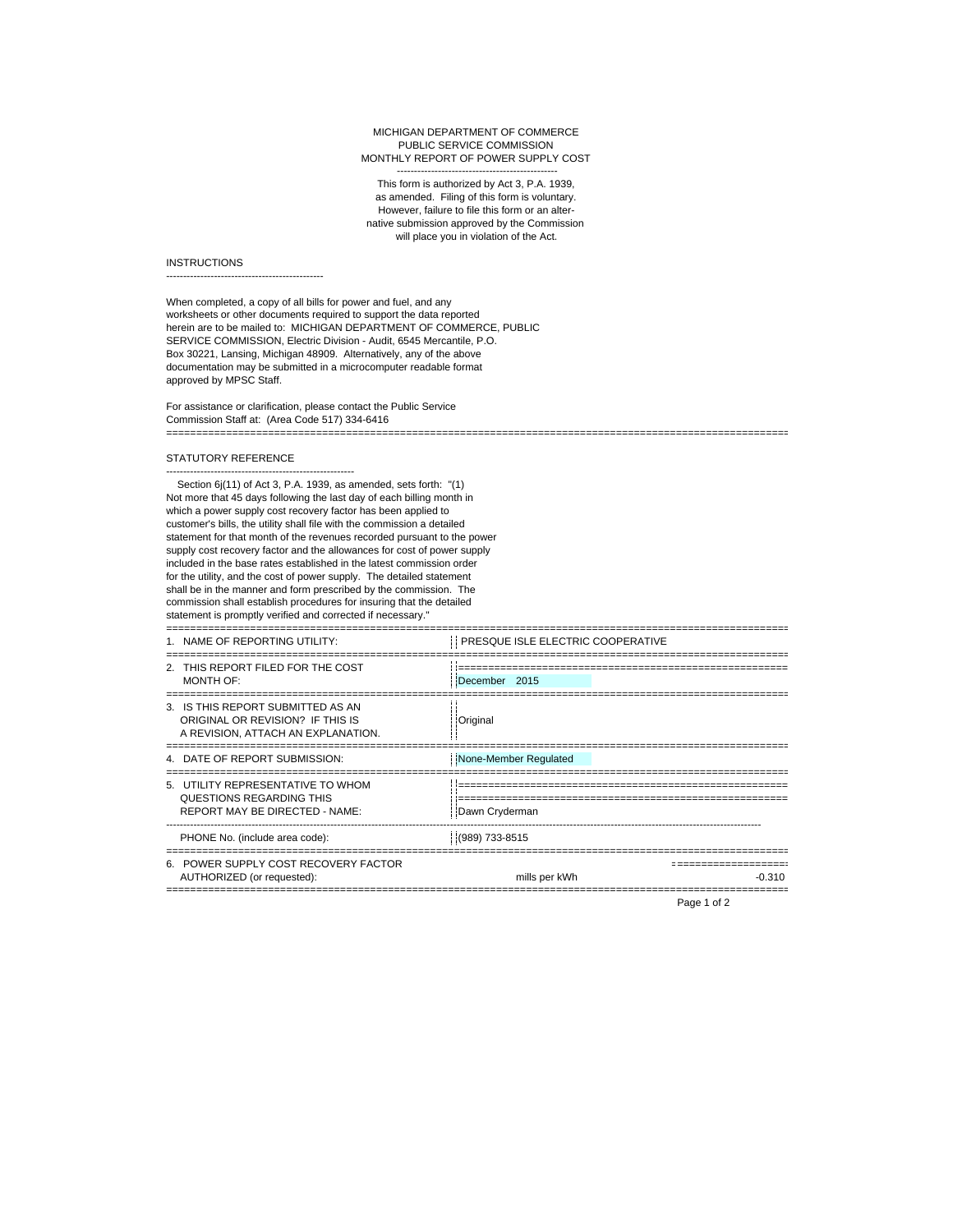| NAME OF REPORTING UTILITY:                                                                                                                             | PRESQUE ISLE ELECTRIC COOPERATIVE |                |               |
|--------------------------------------------------------------------------------------------------------------------------------------------------------|-----------------------------------|----------------|---------------|
| 7. REVENUES RECORDED PURSUANT TO THE POWER SUPPLY COST<br>RECOVERY FACTOR AND THE ALLOWANCE FOR POWER SUPPLY<br>INCLUDED IN BASE RATES FOR THIS MONTH: |                                   |                |               |
| a. kWh sales subject to the PSCR clause are:                                                                                                           | kWh                               |                | 19,804,208    |
| b. Applied PSCR factor:                                                                                                                                | mills per kWh                     |                | 0.50745834    |
| c. PSCR factor revenues: (a * b)                                                                                                                       |                                   | S              | 10,049.81     |
| d. Allowance for power supply included in case rates:                                                                                                  | mills per kWh                     |                | 8785          |
| e. Revenues collected pursuant to allowance for<br>power supply included in base rates: (a * d)                                                        |                                   | \$             | 1,739,799.67  |
| f. TOTAL POWER SUPPLY COST REVENUE: (c + e)                                                                                                            |                                   | !!\$           | 1.749.849.48  |
| 8. THE TOTAL COST OF POWER (from attached worksheets))                                                                                                 |                                   |                |               |
| APPLICABLE TO SALES REPORTED ABOVE:                                                                                                                    |                                   | . S            | 2,010,669.11  |
| 9. MONTHLY OVER(UNDER) COLLECTION : (7f-8)                                                                                                             |                                   | $\blacksquare$ | (260, 819.63) |
| 10. TOTAL OVER/(UNDER) COLLECTION THIS PSCR YEAR                                                                                                       |                                   | $\frac{1}{2}$  | 113.551.36    |

11. Is there a major difference between actual and projected costs this month: Please circle Yes or No (if yes, please explain) NO

======================================================================================================== 12. Do you anticipate any significant changes which would have an effect on next month's projected costs? Please circle Yes or No

(if yes, briefly explain the change)

#### NO

| 13. Authorized refund/surcharge this month due to reconciliation of<br>prior year(s) PSCR: |                  |                               |                                  |                                                    |                          |  |  |  |
|--------------------------------------------------------------------------------------------|------------------|-------------------------------|----------------------------------|----------------------------------------------------|--------------------------|--|--|--|
| MEMBER REGULATED<br>Auth.PSCR adj.(m/kWh)<br>Auth.PSCR adj.(dollars)                       | <b>PSCR YFAR</b> | 2014 Roll In<br>(28, 298.00)  | Seasonal<br>S<br>$(2.248.97)$ \$ | Year to Date<br>$(25,792.73)$ \$                   | Remaining<br>(2,505.27)  |  |  |  |
| MEMBER REGULATED<br>Auth.PSCR adj.(m/kWh)<br>Auth.PSCR adj.(dollars)                       | <b>PSCR YFAR</b> | 2014 Roll In<br>(185, 385.61) | Monthly<br>S                     | Year to Date<br>$(13,940.14)$ \$ $(170,198.01)$ \$ | Remaining<br>(15,187.60) |  |  |  |

Page 2 of 2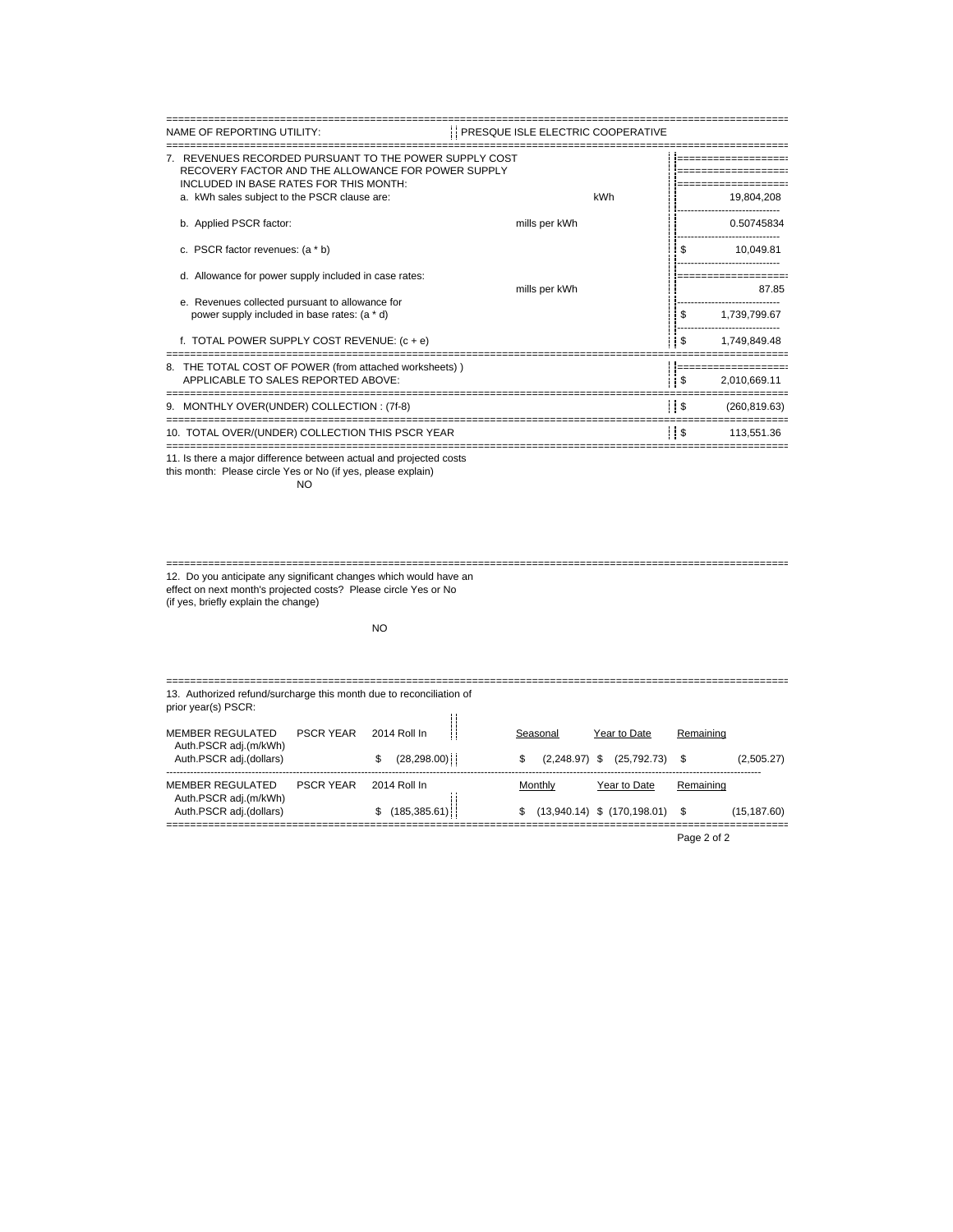|                | NAME OF REPORTING UTILITY :          |                       |                | PRESQUE ISLE ELECTRIC COOPERATIVE |    |               |                |      | PRESQUE ISLE ELECTRIC COOPERATIVE |              |                                      |               |               |            |            |
|----------------|--------------------------------------|-----------------------|----------------|-----------------------------------|----|---------------|----------------|------|-----------------------------------|--------------|--------------------------------------|---------------|---------------|------------|------------|
|                | 2015                                 |                       |                | <b>December</b>                   |    |               |                |      | YEAR TO DATE                      |              |                                      |               |               |            |            |
|                |                                      | (aq)                  |                | (ah)                              |    | (ai)          | (ai)           |      | (ak)                              |              | (al)                                 |               |               |            |            |
|                | PURCHASED POWER<br>FROM WOLVERINE    | *UNITS                |                | s.                                |    | \$/Unit       | *UNITS         |      | \$                                |              | \$/Unit                              |               |               |            |            |
| $\mathbf{1}$   | Energy-A                             |                       |                | 20,336,700 \$ 1,161,774.66        |    | 0.057127      |                |      | 239,477,100 \$ 13,680,608.29      |              | 0.057127                             |               |               |            |            |
| $\overline{2}$ | Energy-C&I                           | 1,421,100 \$          |                | 81,183.18                         |    | 0.057127      | 18,974,700 \$  |      | 1,083,967.69                      |              | 0.057127                             |               |               |            |            |
| 3              | C & I Energy Credit                  | 1,421,100             | - \$           | (7, 105.50)                       |    | (0.005000)    | 18,974,700     | - \$ | (94, 873.50)                      |              | (0.005000)                           |               |               |            |            |
| $\overline{4}$ | <b>PSCR Adjustment</b>               |                       | 0 <sup>5</sup> |                                   |    | 0.000000      | 23,738,400     |      | \$124,626.60                      |              | 0.005250                             |               |               |            |            |
| 5              | <b>Total Energy</b>                  | 21,757,800            | \$             | 1,235,852.34                      |    | 0.056800      | 258,451,800 \$ |      | 14,794,329.08                     |              | 0.057242                             |               |               |            |            |
| 6              | Demand-Rate A                        | 40,098 \$             |                | 315,547.20                        |    | 7.869400      | 434,923 \$     |      | 3,422,583.06                      |              | 7.869400                             |               |               |            |            |
| $\overline{7}$ | Demand-Rate C & I                    | $1,952$ \$            |                | 15,361.07                         |    | 7.869400      | 30,313 \$      |      | 238,545.12                        |              | 7.869400                             |               |               |            |            |
| 8              | Miso-Demand Rate A                   | 39,463 \$             |                | 82,757.86                         |    | 2.097100      | 473.556 \$     |      | 993.094.29                        |              | 2.097100                             |               |               |            |            |
| 9              | Miso-Demand Rate C & I               | $3,619$ \$            |                | 7,589.40                          |    | 2.097100      | 43,428 \$      |      | 91,072.86                         |              | 2.097100                             |               |               |            |            |
| 11             | Michigan Joint Zone Credit           | 42,050                | \$             |                                   |    | 0.000000      | $\mathbf 0$    |      | (\$11,213.98) True Up             |              |                                      |               |               |            |            |
| 12             | <b>Load Management Credits</b>       |                       | S.             | (12, 455.88)                      |    |               |                |      | (\$187,217.94)                    |              |                                      |               |               |            |            |
| 13             | <b>Substation Fixed Charge</b>       | 18 \$                 |                | 40,554.00 \$                      |    | 2.253.00      | 252S           |      | 486,648.00                        |              | 1931.142857                          |               |               |            |            |
| 14             | Substation Investment Charge         |                       | \$             | 66,892.78                         |    | Varies        |                | \$   | 802,713.36 Varies                 |              |                                      |               |               |            |            |
| 15             | <b>Dedicated Excluded Facilites</b>  |                       | \$             |                                   |    | Varies        |                | \$   | 137,566.95 Varies                 |              |                                      |               |               |            |            |
| 16             | <b>Shared Excluded Facilites</b>     |                       | \$             | 950.56                            |    | Varies        |                | \$   | 43,536.67 Varies                  |              |                                      |               |               |            |            |
| 18             | <b>TOTAL WPSC</b>                    | 21,757,800            | \$             | 1,753,049.33                      |    | 0.080571      | 258,451,800    | \$   | 20,811,657.47                     |              | 0.080524                             |               |               |            |            |
| 18B            | Temp Rate Reducton                   |                       | \$             | 257,537.00                        |    |               |                | \$   | 257,537.00                        |              |                                      |               |               |            |            |
| 18F            | Final WPSC After Rate Reduction      |                       |                | \$2,010,586.33                    |    | 0.092408      |                | \$   | 21,069,194.47                     |              |                                      |               |               |            |            |
| 18B            | <b>Total NEG Purchases</b>           | 730 \$                |                | 82.78                             |    | 0.113397      | 13,079 \$      |      | 1,507.23                          |              | 0.115240                             |               |               |            |            |
| 19             | <b>Total kWh Purchase &amp; Cost</b> |                       |                | 21,758,530 \$ 2,010,669.11        |    | 0.092408      |                |      | 258,464,879 \$ 21,070,701.70      |              | 0.081522                             |               |               |            |            |
| 20             | Less: Line Loss                      | 1,954,322             |                |                                   |    | 0.08981866    | 18,708,627     | \$   |                                   |              | 0.072384                             |               |               |            |            |
| 21             | kWh Available for Use                |                       |                | 19,804,208 \$ 2,010,669.11        |    | 0.10152737    | 239,756,252 \$ |      | 21,070,701.70                     |              | 0.087884                             |               |               |            |            |
| 22             | PSCR SALES & POWER COSTS             |                       |                | 19,804,208 \$ 2,010,669.11        |    | 0.101527      |                |      | 239,756,252 \$ 21,070,701.68      |              | 0.087884                             |               |               |            |            |
|                | PSCR OVER/(UNDER) RECOVERY           | <b>BASE</b>           |                | <b>FACTOR</b>                     |    | <b>TOTAL</b>  | <b>BASE</b>    |      | <b>FACTOR</b>                     | <b>TOTAL</b> |                                      |               |               |            |            |
|                | A. PSCR REVENUE                      |                       |                |                                   |    |               |                |      |                                   |              |                                      |               |               |            |            |
| 23             | 1. Mills/kWh                         | 87.8500               |                | 0.507458                          |    | 88.3575       | 87.850000      |      | 0.5075                            |              | 88.357458                            |               |               |            |            |
| 24             | 2. PSCR Sales                        | 19,804,208            |                | 19,804,208                        |    | 19,804,208    | 239,756,252    |      | 239,756,252                       |              | 239,756,252                          |               |               |            |            |
| 25             | 3. PSCR Revenue [(1*2)/1000]         | 1,739,799.67 \$<br>s. |                | 10,049.81 \$                      |    | 1,749,849.48  | 21,062,587 \$  |      | 121,666.31 \$                     |              | 21,184,253.05                        |               |               |            |            |
| 26             | C. PSCR COST                         |                       |                |                                   | \$ | 2,010,669.11  |                |      |                                   | \$           | 21,070,701.68                        |               |               |            |            |
| 27             | D. OVER/(UNDER) RECOVERY             |                       |                |                                   | \$ | (260, 819.63) |                |      |                                   | S            | 113,551.36                           |               |               |            |            |
|                | <b>Current Year to Date</b>          |                       |                |                                   | s. | 113,551.36    |                |      |                                   | \$           | 113,551.36                           |               |               |            |            |
|                | <b>Surcharge Distribution:</b>       | kWh                   |                | Recovery                          |    | <b>FACTOR</b> | kWh            |      | Recovery                          |              | Surcharge Remaining: Target Recovery |               | Est pscr kWh: | Adjustment |            |
|                | Prior Year Monthly - 2014            | 17,053,031 \$         |                | (13,940.14)                       |    | (0.817458)    | 208,203,903 \$ |      | $(170, 198.01)$ \$                |              | $(15, 187.60)$ \$                    | (185, 385.61) | 228,600,000   |            |            |
|                | Prior Year Seasonal - 2014           | 2,751,177             | \$             | (2, 248.97)                       |    | (0.817458)    | 31,552,349     |      | (25, 792, 73)                     |              | (2,505.27)                           | (28, 298.00)  | 32,800,000    |            |            |
|                | Total                                |                       | \$             | (16, 189.11)                      |    | (0.817458)    | 239,756,252    |      | (195, 990.74)                     |              | (17,692.87)                          | (213, 684)    | 261,400,000   |            | (0.817458) |
|                | <b>Combined PSCR</b>                 | 19,804,208 \$         |                | (6, 139.30)                       |    | (0.31)        | 239,756,252    |      | (74, 324)                         |              | (0.31000)                            |               |               |            |            |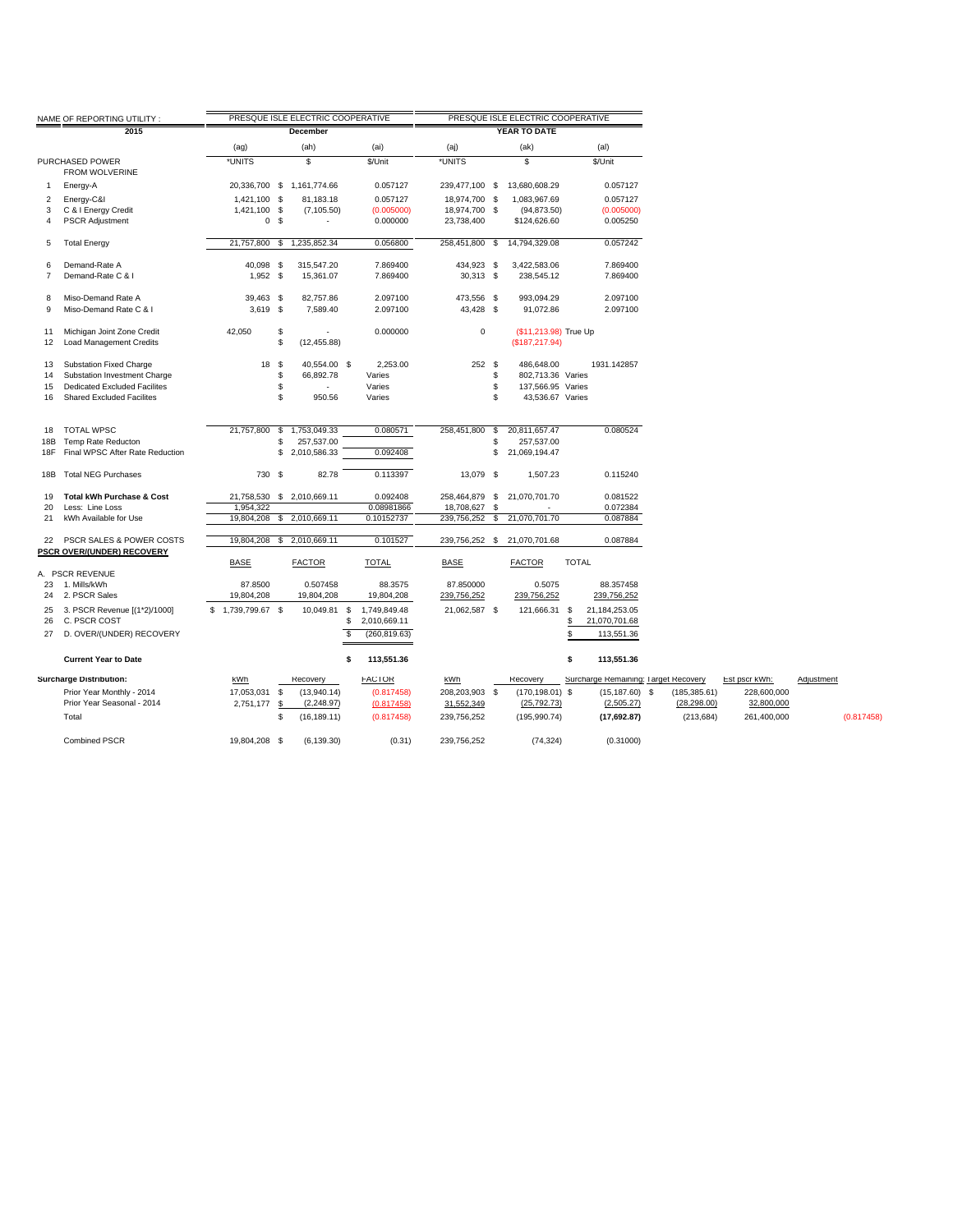## **PRESQUE ISLE ELECTRIC & GAS CO-OP BOARD RESOLUTION**

## **RESOLUTION 2016-MR2 2015 ELECTRIC OPERATIONS TIMES INTEREST EARNED RATIO (TIER) ANALYSIS**

**WHEREAS,** PIE&G transitioned to member regulation with an effective date of September 23, 2012 thus providing that its electric rates and charges are no longer regulated by the Michigan Public Service Commission; and

**WHEREAS,** PIE&G has established Board Policy No. 307 – Energy Rate Design, which requires energy rates be developed and implemented to generate margins adequate to meet annual lender requirements and the Cooperative's long-term financial objectives; and

**WHEREAS,** PIE&G was authorized by the MPSC to employ the Times Interest Earned Ratio (TIER) Analysis rate setting mechanism when regulated by the Commission and continues to do so in order to satisfy the requirements of Board Policy No. 307; and

**WHEREAS,** the TIER rate setting mechanism provides that margins are adequate and there is no need to adjust revenue for a TIER range of 1.6 to 2.2, and PIE&G's management has reviewed with the Board ofDirectors and established that the TIER calculation for the 2015 operating year indicates an adjusted TIER of 1.60; and

**NOW BE IT HEREBY RESOLVED** that the PIE&G Board of Directors accepts management's 2015 ELECTRIC TIER analysis that indicates an adjusted TIER of 1.60 and no adjustment in revenue is required.

## **CERTIFICATION**

I, David Smith, Secretary of the Board of Directors of Presque Isle Electric & Gas Coop, do hereby certify that the above is a true and correct copy of a resolution adopted at a special meeting of the Board of Directors of Presque Isle Electric & Gas Co-op held on March 22, 2016.

By: \_\_\_\_\_\_\_\_\_\_\_\_\_\_\_\_\_\_\_\_\_\_\_\_\_\_\_\_\_

David Smith, Secretary

Dated: \_\_\_\_\_\_\_\_\_\_\_\_\_\_\_\_\_\_\_\_\_\_\_\_\_\_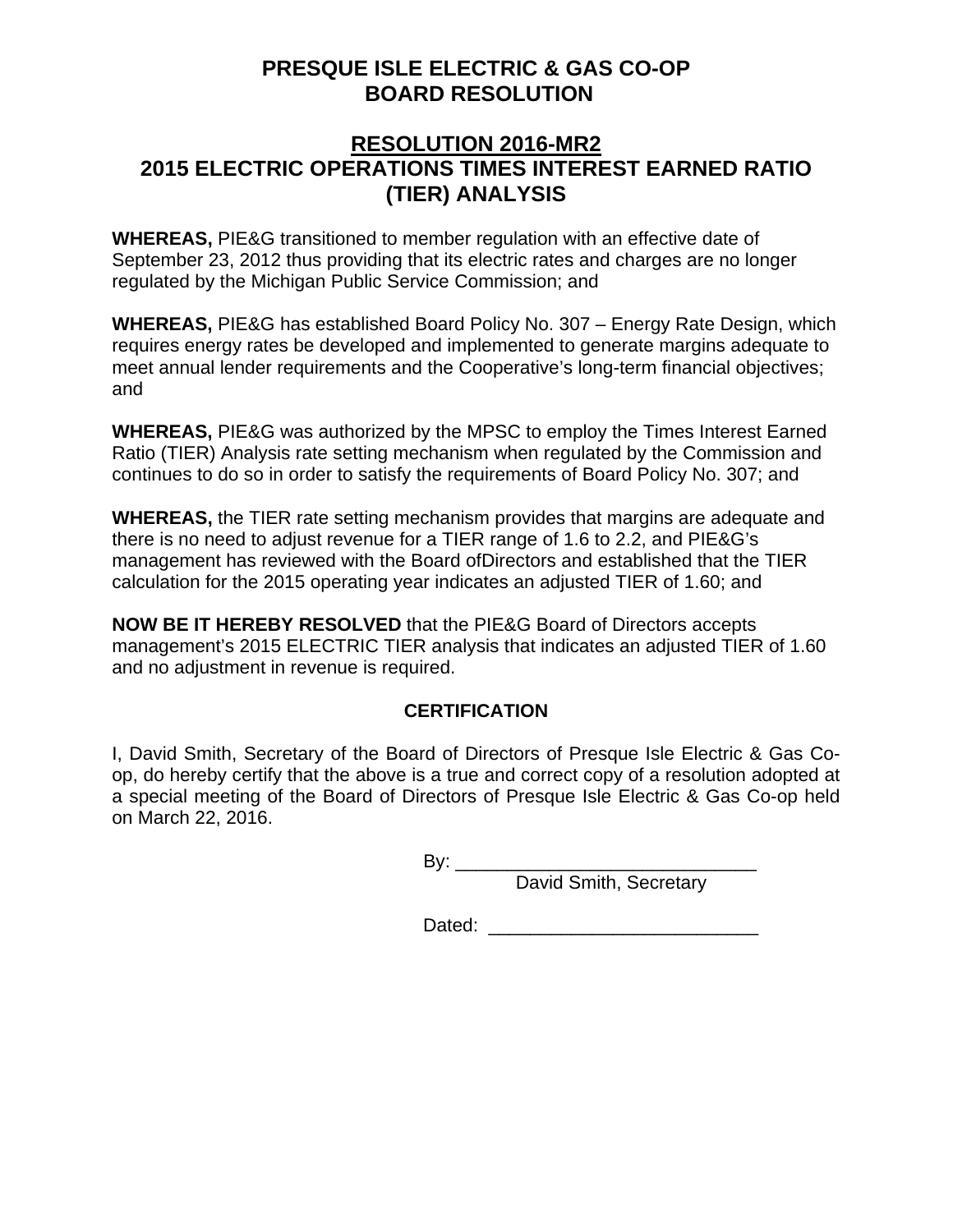Presque Isle Electric & Gas Co-op **Exhibit A-2** 

 $\overline{a}$ 

Page 1 of 1

#### **TEST YEAR MARGINS AND INTEREST**

#### **12 MONTHS ENDED DECEMBER 31, 2015**

|                   | <b>Operating Margins</b>  | <b>Total Margins</b> | Interest       |
|-------------------|---------------------------|----------------------|----------------|
| December 31, 2015 | $$1,049,016$ <sup>1</sup> | $$2,752,579^2$       | $$1,492,949^3$ |

<sup>1</sup>From December 2015 Form 7, Part 1A, line 20, *Patronage Capital and Operating Margins*.

<sup>2</sup> From December 2015 Form 7, Part 1A, line 28, *Patronage Capital.* 

 $\mathbf{3}$ 3 From December 2015 Form 7, Part 1A, line 15, *Interest on Long Term Debt* -- 2015 Electric Rate Documents.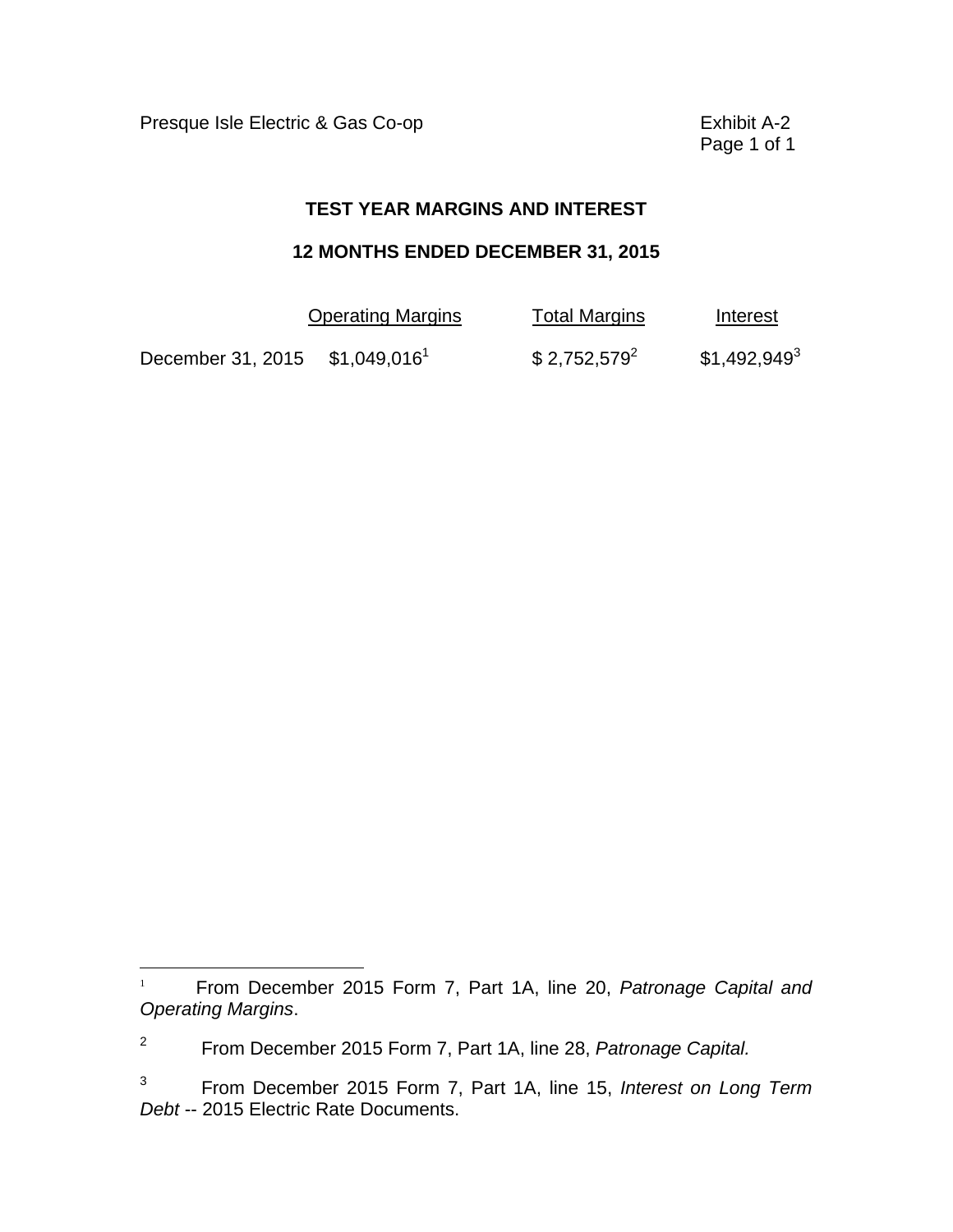|           | Presque Isle Electric & Gas Co-op             |                              |  |  |  |
|-----------|-----------------------------------------------|------------------------------|--|--|--|
|           | <b>ADJUSTED TOTAL MARGINS</b>                 |                              |  |  |  |
| Step One: | <b>Unadjusted Total Margins</b>               | \$2,752,579 <sup>4</sup>     |  |  |  |
| Step Two: | Add Back Net Loss From Equity Investments     | $317,151^5$<br>$\mathbb{S}$  |  |  |  |
|           | Less G&T Capital Credits Allocated/Not Paid   | $$(1,752,797)^6$             |  |  |  |
|           | Less Other Capital Credits Allocated/Not Paid | $77,405$ <sup>7</sup><br>\$( |  |  |  |
|           | (continued on next page)                      |                              |  |  |  |

 $\overline{4}$ 4 From Exhibit A-2.

5 5 From December 2015 Form 7, page 1, column (b), line 23, "Income (Loss) from Equity Investments" includes a \$317,151 loss on disposition of utility plant. Accounts 421.10 and 421.20 Gain/(Loss) on Disposition of Utility Plant are to be removed from Total Margins. When that is done, Total Margins increase by \$317,151.

6 6 From December 2015 Form 7, page 1, column (b), line 25a, *"Generation and Transmission Capital Credits"* + Line 25b, "*G&T Capital Credits – PSDFC".* 

 $\overline{7}$ 7 From December 2015 Form 7, page 1, column (b), line 26, *"Other Capital Credits and Patronage Dividends"*, i.e. \$202,377 less \$124,972. The \$124,972 is comprised of the following declared and paid other capital credits or patronage dividends.

| <b>NRUCFC</b> | 70,519 |
|---------------|--------|
| <b>COBANK</b> | 2,535  |
| <b>NISC</b>   | 5,572  |
| <b>CRC</b>    | 552    |
| <b>RESCO</b>  | 45,794 |
| Total         | '4.972 |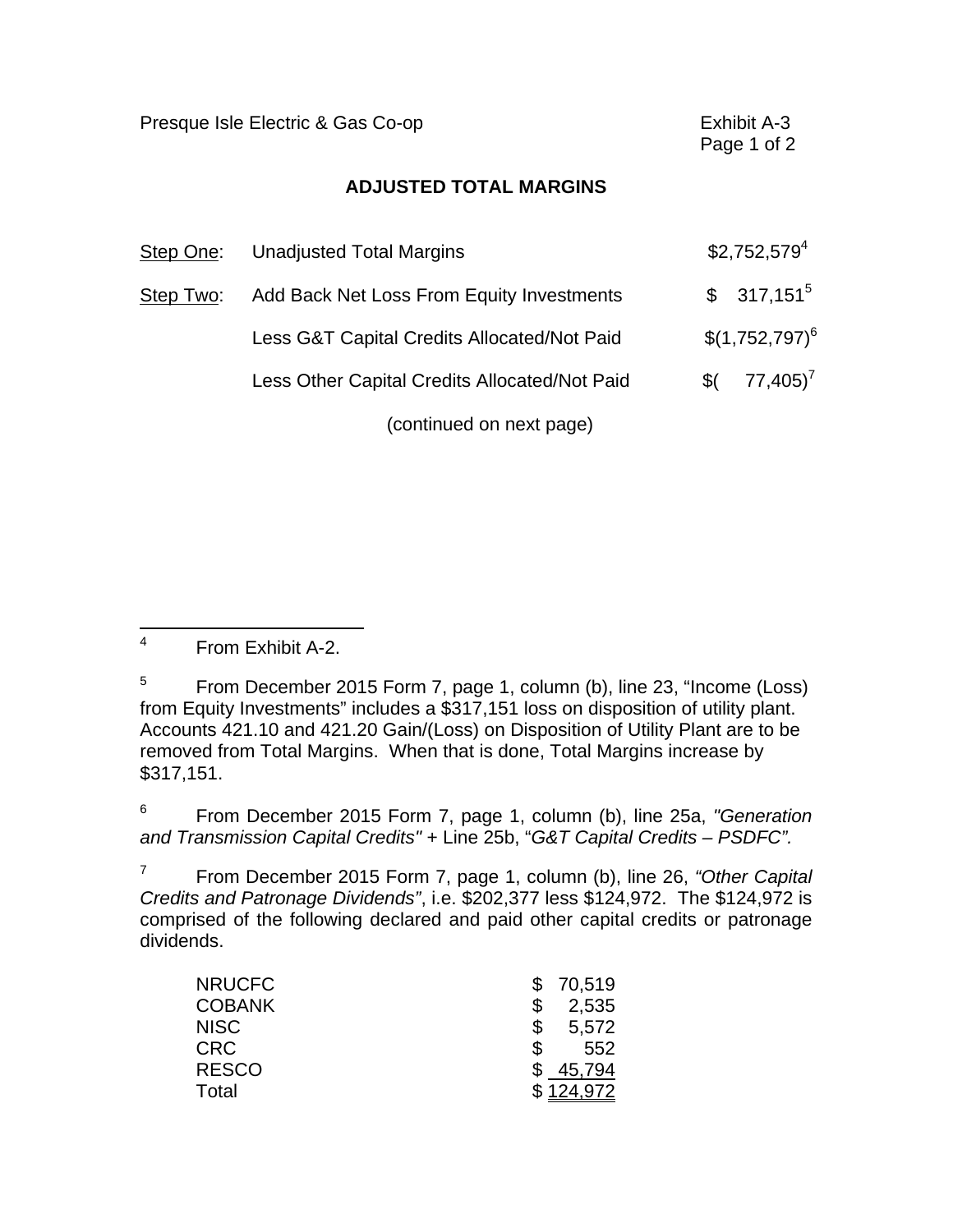| Presque Isle Electric & Gas Co-op                               | Exhibit A-3<br>Page 2 of 2 |             |  |
|-----------------------------------------------------------------|----------------------------|-------------|--|
| <b>ADJUSTED TOTAL MARGINS</b><br>(continued from prior page)    |                            |             |  |
| Step Three: Add: Issued Capital Credits/Past Years' Allocations | S.                         | 353,648     |  |
| Less General Capital Credit Retired to Members                  |                            | \$(691,952) |  |
| Step Four: Less Member Remaining Capital Credits Retired        | \$(                        | $0)^8$      |  |
| <b>Adjusted Total Margins</b>                                   | S                          | 901,224     |  |

 8 Actual Member Capital Credits retired totaled \$1,187,263.92 however the reduction allowed in Step Four cannot be used to reduce the Adjusted TIER below the floor of 1.60.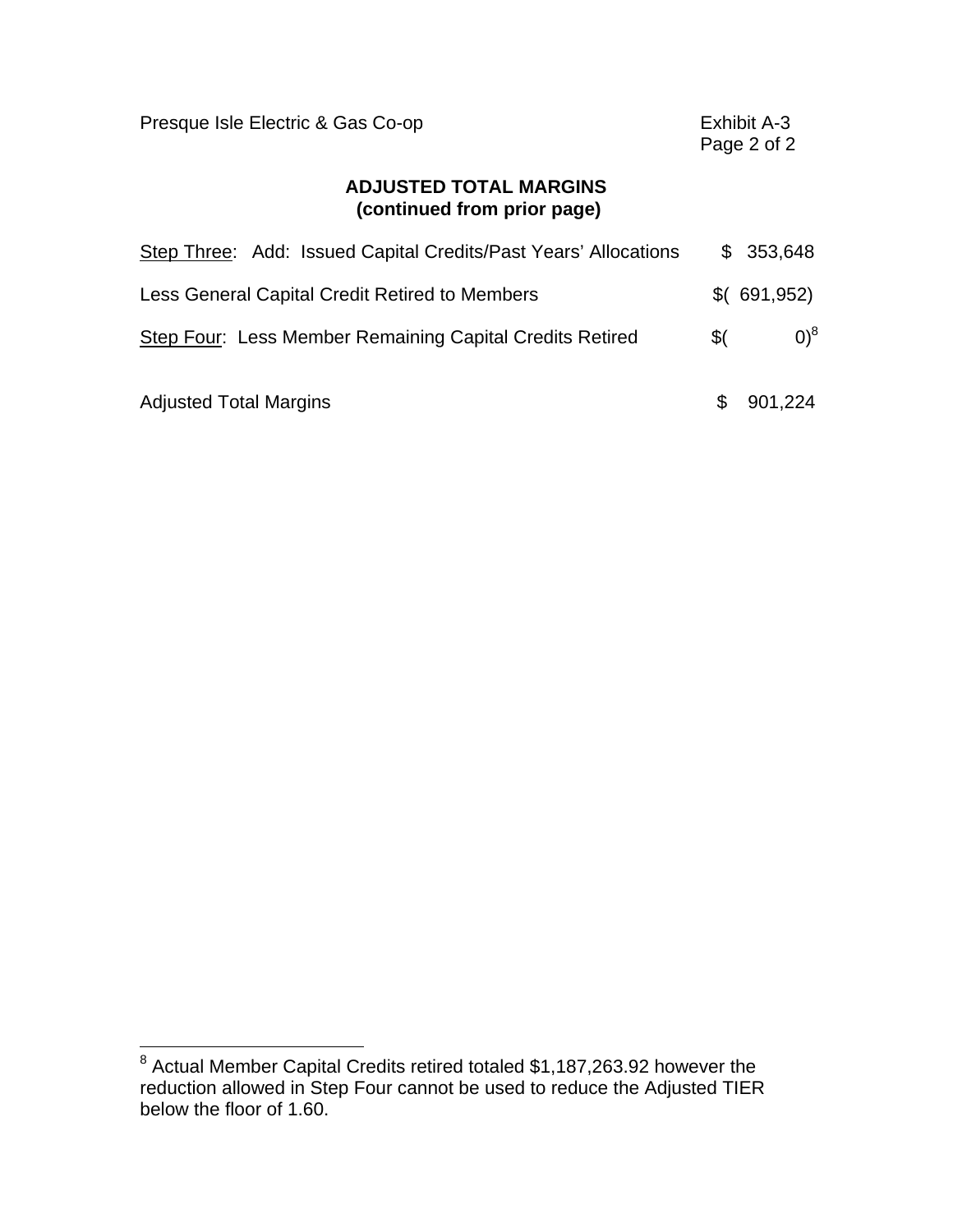Presque Isle Electric & Gas Co-op **Exhibit A-4** 

Page 1 of 1

## **CALCULATION OF REQUIRED TIER REVISION**

1.8 TIER = Necessary Margin + Interest **Interest** 

 $Interest = $1,492,949^9$ 

1.8 TIER = Necessary Margin  $+$  \$1,492,949 Interest \$1,492,949 Interest

Necessary Margins  $= $1,194,359$ 

Target TIER:

1.8 TIER = \$1,194,359 Necessary Margin + \$1,492,949 Interest \$1,492,949 Interest

Actual Adjusted Total TIER:

 $TIER = $901,224^{10} + $1,492,949$  Interest = 1.60 TIER \$1,492,949 Interest

Based on Adjusted Total TIER of 1.60, no increase is required.

 $\overline{a}$ 9 From Exhibit A-2.

 $10<sub>1</sub>$ From Exhibit A-3.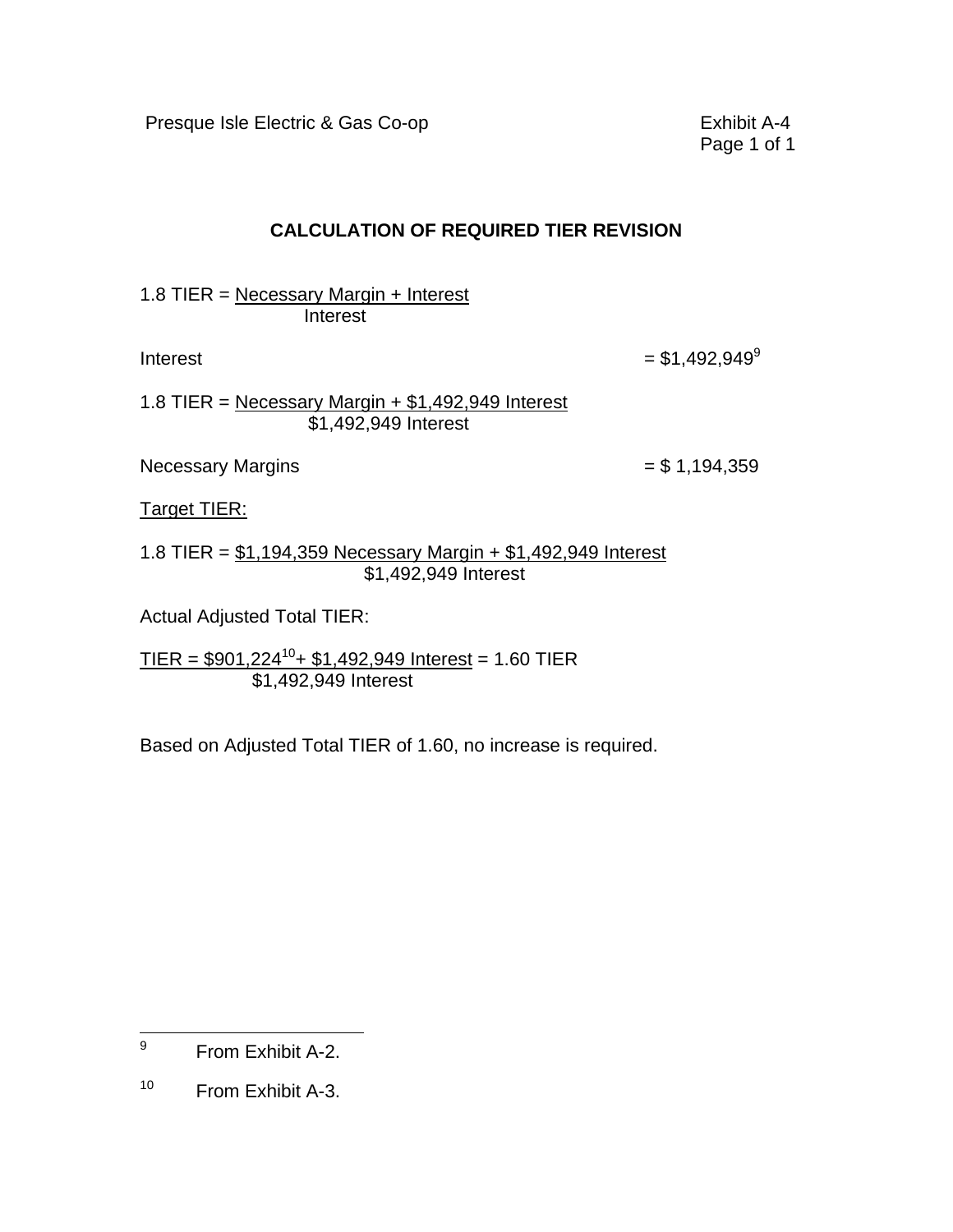#### **RECONCILIATION OF OPERATING AND TOTAL MARGINS**

#### Line No.

| 1                   | <b>Operating Margins</b>                                |                               | 1,049,016 <sup>11</sup><br>\$ |
|---------------------|---------------------------------------------------------|-------------------------------|-------------------------------|
| $\overline{2}$<br>3 | Other Income                                            |                               |                               |
|                     | a. Non Operating Margins - Interest                     | \$<br>$51,679^{12}$           |                               |
|                     | b. Income from Equity Investments                       | \$<br>$(303, 290)^{13}$       |                               |
|                     | c. Non Operating Margins – Other                        | \$<br>$0^{14}$                |                               |
|                     | d. G&T Capital Credits                                  | \$<br>1,752,797 <sup>15</sup> |                               |
|                     | <b>Other Capital Credits and</b><br>Patronage Dividends | \$<br>202,377 <sup>16</sup>   |                               |
| 3.                  | <b>Total Additions to Operating Margins</b>             |                               | \$1,703,563                   |
| 4                   | <b>Total Margins</b>                                    |                               | \$2,752,579                   |

 $\overline{a}$ From Exhibit A-2.

 $12<sup>°</sup>$ 12 From December 2015 Form 7, Part 1A, line 21, "*Non Operating Margins – Interest".* 

 $13$ 13 From December 2015 Form 7, Part 1A, line 23, "*Income(Loss) from Equity Investments".* 

 $14$ 14 From December 2015 Form 7, Part 1A, line 24, *"Non Operating Margins – Other".* 

15 <sup>15</sup>From December 2015 Form 7, Part 1A, line 25b, "*G&T Capital Credits - PSDFC"*.

16 16 From December 2015 Form 7, Part 1A, line 26, "*Other Capital Credits and Patronage Dividends"*.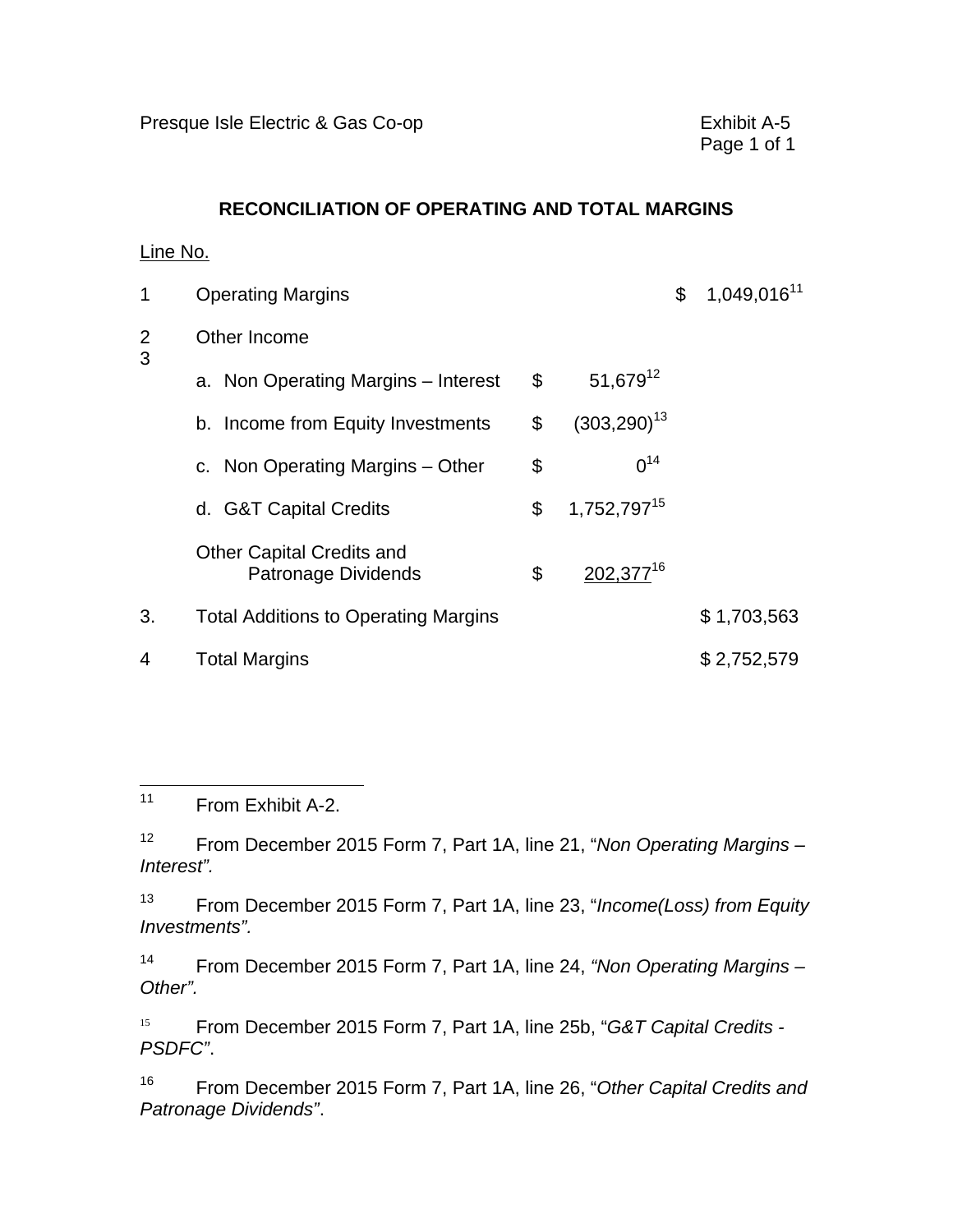## **CALCULATION OF REQUIRED AND REQUESTED INCREASE**

#### Line No.

 $\overline{a}$ 

| $\mathbf{1}$   | Required \$ Increase Per Exhibit A-4 | S | 0.00                      |
|----------------|--------------------------------------|---|---------------------------|
| $\overline{2}$ | 2015 Revenue from Electric Sales     |   | $$34,597,924^{17}$        |
| 3              | Required % Increase                  |   | 0.00%                     |
| 4              | 2015 kWh Sales                       |   | 239,769,331 <sup>18</sup> |
| 5              | Average Mills Per kWh Increase       |   | 0.00 mills per kWh        |

<sup>&</sup>lt;sup>17</sup> From December 2015 Form 7, Page 5, Electric Operations Plant Ratios, Sales & Revenue Report, Year to Date Total Sales of Electric Energy, dollars.

 $18\,$ From December 2015 Form 7, Page 5, Electric Operations Plant Ratios, Sales & Revenue Report, Year to Date Total kWh sold.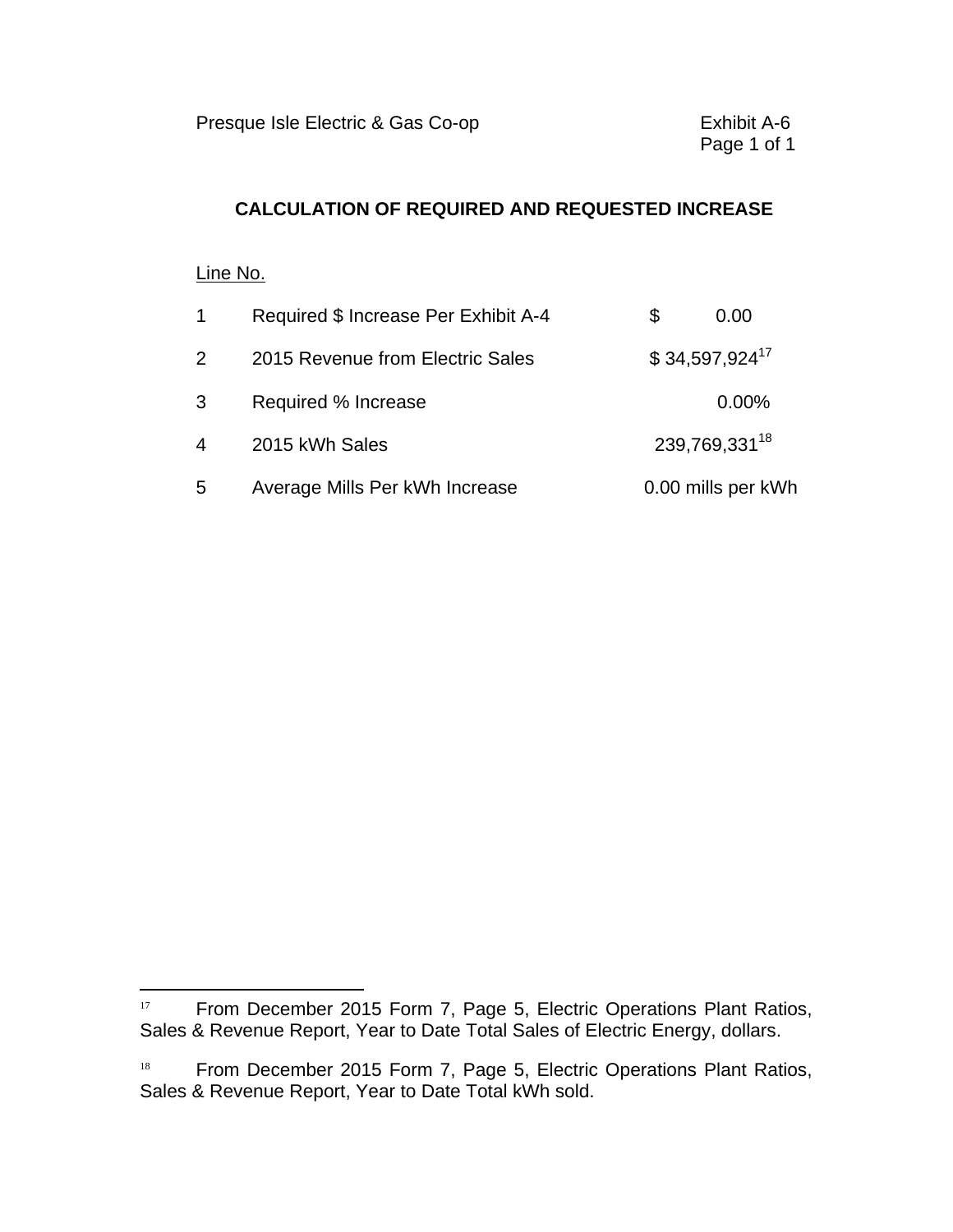19831 M68 Hwy. P.O. Box 308 Onaway, MI 49765 (989) 733-8515 1-800-423-6634 Fax (989) 733-2247

#### **CERTIFICATION**

We hereby certify that the entries in this report are in accordance with the accounts and other records of the system and reflect the status of the system<br>to the best of our knowledge and belief.

Signature of Chief Financial Officer **Date** 

Signature of Chief Executive Officer **Date** 

#### FOR THE PERIOD ENDED DECEMBER 31, 2015 PART 1A - STATEMENT OF ELECTRICAL OPERATIONS

| <b>RUS Form 7</b> | <b>ITEM</b>                                                            |                      | <b>THIS MONTH</b>                               |                        |                    |
|-------------------|------------------------------------------------------------------------|----------------------|-------------------------------------------------|------------------------|--------------------|
| Line<br>Number    |                                                                        | 2014                 | 2015                                            | <b>BUDGET</b>          |                    |
|                   |                                                                        |                      |                                                 |                        |                    |
|                   |                                                                        |                      |                                                 |                        |                    |
| 1.                | <b>Operating Revenue - Electric</b>                                    | 36,587,101           | 35,356,277                                      | 35,912,139             | 2,985,035          |
| 1.                |                                                                        |                      |                                                 |                        |                    |
|                   | <b>Total Revenue</b>                                                   | 36,587,101           | 35,356,277                                      | 35,912,139             | 2,985,035          |
| 3.                | Cost of Purchased Energy - Electric                                    | 21,896,813           | 20,812,250                                      | 21,115,907             | 1,753,083          |
| 3.                |                                                                        |                      |                                                 |                        |                    |
|                   | <b>Total Cost of Energy Sold</b>                                       | 21,896,813           | 20,812,250                                      | 21,115,907             | 1,753,083          |
|                   |                                                                        |                      |                                                 |                        |                    |
|                   | <b>Gross Revenues</b>                                                  | 14,690,288           | 14,544,027                                      | 14,796,232             | 1,231,952          |
|                   |                                                                        |                      |                                                 |                        |                    |
| 5.                | Distribution Expense - Operation                                       | 899,026<br>3.020.330 | 1,005,940                                       | 1,085,881              | 119,178            |
| 6.<br>7.          | Distribution Expense - Maintenance<br><b>Consumer Accounts Expense</b> | 1,487,074            | 3,864,325<br>1,430,735                          | 3,818,370<br>1,590,593 | 668,905<br>100,922 |
| 8.                | <b>Customer Service and Informational Expens</b>                       | 472,541              | 487.613                                         | 653,926                | 59.622             |
| 10.               | Administrative and General Expense                                     | 1,399,763            | 1,416,101                                       | 1,465,624              | 81,649             |
|                   | <b>Total Operation &amp; Maintenance Expense</b>                       | 7,278,733            | 8,204,715                                       | 8,614,395              | 1,030,276          |
| 12.               | Depreciation & Amortization Expense                                    | 2,834,479            | 2,912,148                                       | 3,227,256              | 244,816            |
| 13.               | Tax Expense - Property & Gross Receipts                                | 868,124              | 828,727                                         | 825,916                | 117,043            |
| 14.               | Tax Expense - Other                                                    | 1.960                | 1,733                                           | 2,582                  | 78                 |
| 15.               | Interest on Long-Term Debt                                             | 1,645,985            | 1,492,949                                       | 1,761,952              | 154,798            |
| 17.               | Interest Expense - Other                                               | 57,899               | 53.270                                          | 58,813                 | 4,151              |
| 18.               | <b>Other Deductions</b>                                                | $\Omega$             | 1,469                                           | 813                    | 440                |
|                   | <b>Total Cost of Operations</b>                                        | 12,687,179           | 13,495,011                                      | 14,491,726             | 1,551,602          |
| 20.               | Patronage Capital & Operating Margins                                  | 2.003.108            | 1,049,016                                       | 304,507                | (319, 650)         |
| 21.               | Non-Operating Margins - Interest                                       | 55,579               | 51,679                                          | 51,571                 | 250                |
| 23.               | Income (Loss) from Equity Investments                                  | (347, 191)           | (303, 290)                                      | (156, 799)             | (135, 477)         |
| 24.               | Non-Operating Margins - Other                                          | $\Omega$             | 0                                               | 0                      | $\Omega$           |
| 25.a              | Generation and Transmission Capital Credits                            | 1,316,485            | 1,752,797                                       | 1,300,000              | 1,752,797          |
| 25.b              | G & T Capital Credits - PSDFC                                          | $\Omega$             | $\Omega$                                        | $\Omega$               | 0                  |
| 26.               | Other Capital Credits and Patronage Divider                            | 274,705              | 202,377                                         | 273,347                | 14,857             |
| 27.               | Extraordinary Items See attached sheet                                 | 0                    | 0                                               | 0                      | $\Omega$           |
| 28.               | <b>Patronage Capital</b>                                               | 3,302,687            | 2,752,579                                       | 1,772,626              | 1,312,777          |
|                   |                                                                        |                      |                                                 |                        |                    |
|                   | Net T.I.E.R.                                                           | 2.94                 | 2.78                                            |                        |                    |
|                   | Operating T.I.E.R.                                                     | 2.18                 | 1.68                                            |                        |                    |
|                   |                                                                        |                      | PART 2A - DATA ON ELECTRICAL DISTRIBUTION PLANT |                        |                    |
|                   |                                                                        |                      |                                                 |                        |                    |
|                   | <b>ITEM</b>                                                            |                      | YEAR TO DATE                                    |                        |                    |
|                   |                                                                        |                      |                                                 | 2014                   | 2015               |
|                   |                                                                        |                      |                                                 |                        |                    |
|                   | 1. New Services Connected                                              | 164<br>94            | 176<br>180                                      |                        |                    |
|                   | 2. Services Retired<br>3. Total Services in Place                      |                      |                                                 | 35,598                 | 35,526             |
|                   | 4. Idle Services (Excl Seasonal)                                       |                      |                                                 | 2,549                  | 2,366              |
|                   | 5. Miles Distribution - Overhead                                       |                      |                                                 | 3,852                  | 3,840              |
|                   | 6. Miles Distribution - Underground                                    |                      |                                                 | 1,011                  | 1,025              |
| 7.                | Total Miles Energized $(5 + 6)$                                        |                      |                                                 | 4,863                  | 4,866              |
|                   |                                                                        |                      |                                                 |                        |                    |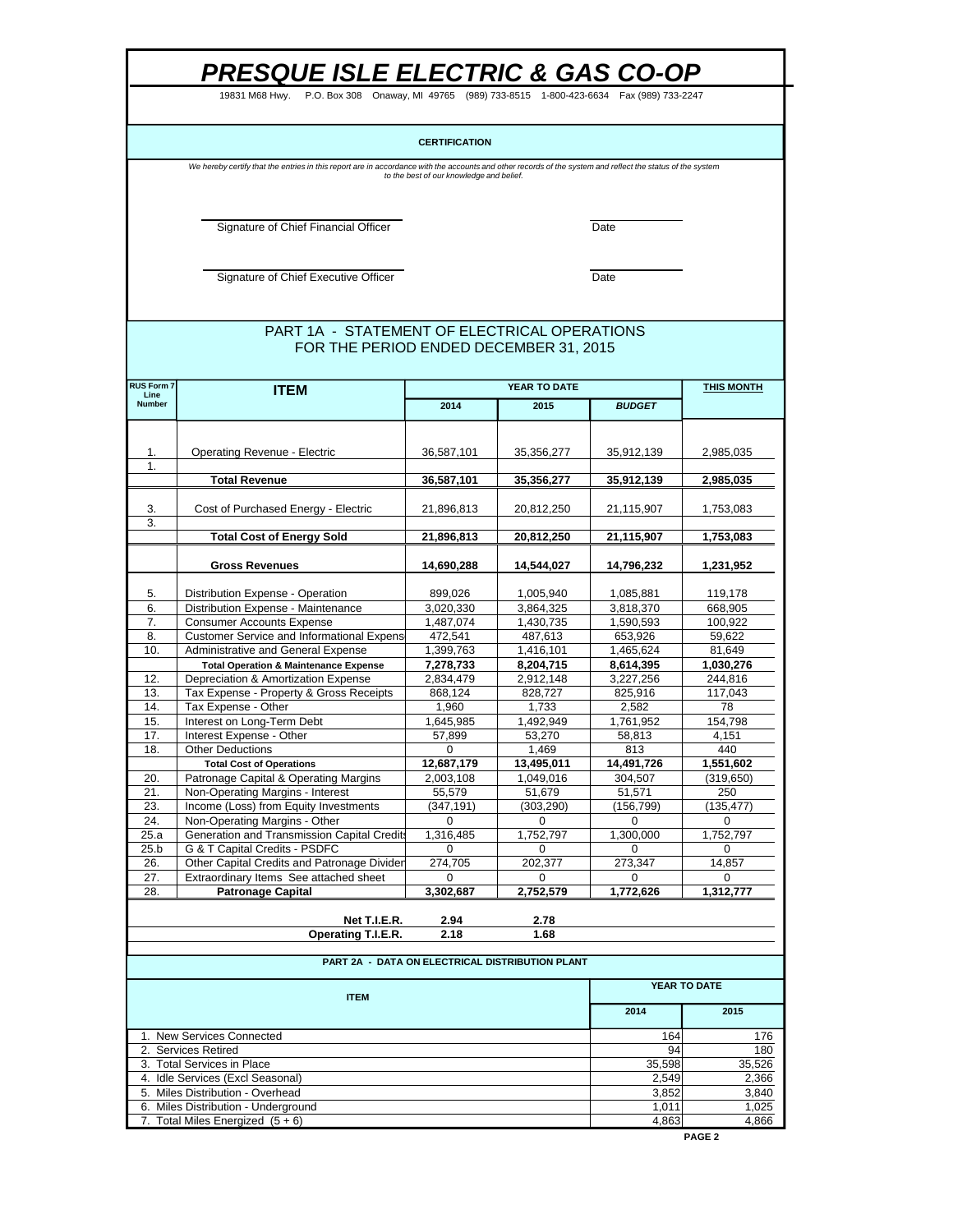19831 M68 Hwy. P.O. Box 308 Onaway, MI 49765 (989) 733-8515 1-800-423-6634 Fax (989) 733-2247

| PART 3 - COMBINED BALANCE SHEET<br>AS OF DECEMBER 31, 2015        |                                                                          |                         |                                                  |                                                                   |                        |  |  |
|-------------------------------------------------------------------|--------------------------------------------------------------------------|-------------------------|--------------------------------------------------|-------------------------------------------------------------------|------------------------|--|--|
| RUS Form 7<br>Line<br>Number                                      | <b>ASSETS AND OTHER DEBITS</b>                                           |                         | RUS Form 7<br>Line<br>Number                     | <b>LIABILITIES AND OTHER CREDITS</b>                              |                        |  |  |
| 1a.                                                               | Utility Plant in Service - Electric                                      | 101,448,132             | $30a$ .                                          | Memberships - Electric                                            | 239,090                |  |  |
| 1 <sub>b</sub>                                                    | Utility Plant in Service - Gas                                           | 32,670,433              | 30b.                                             | Memberships - Gas                                                 | 21,915                 |  |  |
| 1.                                                                | Utility Plant in Service - Combined                                      | 134,118,565             | 30.                                              | Memberships - Combined                                            | 261,005                |  |  |
| 2a.                                                               | Construction Work in Progress - Electric                                 | 135,404                 | 31a.                                             | Patronage Capital - Electric                                      | 40,428,496             |  |  |
| 2b.                                                               | Construction Work in Progress - Gas                                      | 11,513                  | 31b.                                             | Patronage Capital - Gas                                           | 4,099,943              |  |  |
| 2                                                                 | Construction Work in Progress - Combined                                 | 146.917                 | 31.                                              | Patronage Capital - Combined                                      | 44.528.439             |  |  |
| За.                                                               | Total Utility Plant (1+2) - Electric                                     | 101,583,537             | 32a.                                             | Operating Margins - Prior Years - Electric                        | (1,319,079)            |  |  |
| 3b.                                                               | Total Utility Plant $(1 + 2)$ - Gas                                      | 32.681.946              | 32b.                                             | Operating Margins - Prior Years - Gas                             | 0                      |  |  |
| 3.                                                                | <b>Total Utility Plant - Combined</b>                                    | 134,265,483             | 32.                                              | Operating Margins - Prior Years - Combined                        | (1,319,079)            |  |  |
| 4a.                                                               | Accumulated Provision for Depreciation - Electric                        | 49,596,390              | 33a.                                             | Operating Margins - Current Year - Electric                       | 1,049,016              |  |  |
| 4b.                                                               | Accumulated Provision for Depreciation - Gas                             | 8,226,011               | 33b.                                             | Operating Margins - Current Year - Gas                            | 1,223,799              |  |  |
| 4.                                                                | Accum. Provision for Depreciation - Combined                             | 57,822,400              | 33.                                              | Operating Margins - Current Year - Combined                       | 2,272,816              |  |  |
| 5a.                                                               | Net Utility Plant (3 - 4) - Electric                                     | 51,987,147              | 34a.                                             | Non Operating Margins - Electric                                  | 1,703,563              |  |  |
| 5b.                                                               | Net Utility Plant (3 - 4) - Gas                                          | 24,455,935              | 34b.                                             | Non Operating Margins - Gas                                       | 76,297                 |  |  |
| 5.                                                                | Net Utility Plant - Combined                                             | 76,443,082              | 34.                                              | Non Operating Margins - Combined                                  | 1,779,860              |  |  |
| 7.                                                                | <b>Investments in Subsidiary Companies</b>                               | 0                       | 35a.                                             | Other Margins and Equities - Electric                             | 2,233,786              |  |  |
| 8.a                                                               | Invest. in Assoc. Org- Patronage Capital - WPC                           | 14.504.891              | 35b.                                             | Other Margins and Equities - Gas                                  | 7.195                  |  |  |
| 8.b                                                               | Invest. in Assoc. Org. - Patronage Capital - WPC - PSDFC                 | 6,925,238               | 35.                                              | Other Margins and Equities - Combined                             | 2,240,981              |  |  |
| 8.c                                                               | Invest. in Assoc. Org. - Patronage Capital - Other                       | 2,437,167               | 36a.                                             | Total Margins and Equities (30 thru 35) - Electric                | 44,334,872             |  |  |
| 9.                                                                | Invest. in Assoc. Org. - Other - General Funds                           | 9,300                   | 36b.                                             | Total Margins and Equities (30 thru 35) - Gas                     | 5.429.150              |  |  |
| 10.                                                               | Invest. in Assoc. Org. - Other - Nongeneral Funds                        | 1,562,423               | 36.                                              | Total Margins and Equities (30 thru 35) - Combined                | 49,764,022             |  |  |
| 11.                                                               | Invest. in Economic Development Projects                                 | $\mathbf 0$             | 37.                                              | Long Term Debt - RUS (Net)                                        |                        |  |  |
| 12.                                                               | Other Investments                                                        | $\mathbf 0$             |                                                  | (Payments-Unapplied \$<br>$-0-$                                   | $\mathbf{0}$           |  |  |
| 13.                                                               | <b>Restricted Funds</b>                                                  | $\Omega$                | 38.                                              | Long Term Debt - RUS - Econ. Dev. (Net)                           | $\mathbf{0}$           |  |  |
| 14.<br>15.                                                        | Total Other Property and Investments (6 thru 13)<br>Cash - General Funds | 25,439,018<br>1,656,325 | 39.                                              | Long Term Debt - Other - RUS Guaranteed                           | $\Omega$<br>46,629,653 |  |  |
| 16.                                                               | Cash - Construction Funds                                                | 0                       | 40.<br>41.                                       | Long Term Debt - Other (Net)<br>Total Long Term Debt (37 thru 40) | 46,629,653             |  |  |
| 17.                                                               | <b>Special Deposits</b>                                                  | $\mathsf 0$             | 42.                                              | <b>Obligations Under Capital Leases</b>                           |                        |  |  |
| 18.                                                               | <b>Temporary Investments</b>                                             | 374.923                 | 43.                                              | Deferred Compensation                                             | 0<br>$\mathbf 0$       |  |  |
| 19.                                                               | Notes Receivable - Net                                                   | $\mathbf{0}$            | 44.                                              | Total Other Non Current Liabilities (42+43)                       | $\mathbf 0$            |  |  |
| 20.                                                               | Accounts Receivable - Net Sales of Energy                                | 4,021,714               | 45.                                              | Line of Credit Balance Due                                        | 5,000,000              |  |  |
| 21.                                                               | Accounts Receivable - Net Other                                          | 270,804                 | 46.                                              | Accounts Payable                                                  | 2,689,324              |  |  |
| 22.                                                               | Materials and Supplies - Electric and Other                              | 1,439,184               | 47.                                              | <b>Consumers Deposits</b>                                         | 524,193                |  |  |
| 23.                                                               | Prepayments                                                              | 452,143                 | 48.                                              | Other Current and Accrued Liabilities                             | 5,739,733              |  |  |
| 24.                                                               | Other Current and Accrued Assets                                         | 0                       | 49.                                              | Total Current and Accrued Liabilities (45 thru 48)                | 13,953,250             |  |  |
| 25.                                                               | Total Current and Accrued Assets (15 thru 24)                            | 8,215,092               | 50.                                              | <b>Deferred Credits</b>                                           | 2,278                  |  |  |
| 26.                                                               | <b>Regulatory Assets</b>                                                 | $\Omega$                | 51.                                              | <b>Accumulated Deferred Income Taxes</b>                          | 0                      |  |  |
| 27.                                                               | <b>Other Deferred Debits</b>                                             | 252,010                 | 52.                                              | <b>Total Liabilities and Other Credits</b>                        |                        |  |  |
| 28.                                                               | <b>Accumulated Deferred Income Taxes</b>                                 | $\Omega$                |                                                  | (36+41+44+49 thru 51)                                             | 110,349,203            |  |  |
| 29.                                                               | Total Assets and Other Debits ( $5 + 14 + 25$ thru 28)                   | 110,349,203             |                                                  | ESTIMATED CONTRIBUTIONS IN AID OF CONSTRUCTION                    |                        |  |  |
|                                                                   |                                                                          |                         | 53.                                              | Balance Beginning of the Year - Electric                          | 20,165,010             |  |  |
|                                                                   |                                                                          |                         | 54.                                              | Balance Beginning of the Year - Gas                               | 4,074,277              |  |  |
|                                                                   |                                                                          |                         | 55.                                              | Balance Beginning of the Year - Gas AER                           | 1,054,511              |  |  |
|                                                                   |                                                                          |                         |                                                  | Amount Received This Year (Net) - Electric                        | 407,952                |  |  |
|                                                                   |                                                                          |                         |                                                  | Amount Received This Year (Net) - Gas                             | 260,350                |  |  |
|                                                                   |                                                                          |                         |                                                  | Amount Received This Year (Net) - Gas AER                         |                        |  |  |
|                                                                   |                                                                          |                         |                                                  | Total Contributions in Aid of Construction - Electric             | 20,572,962             |  |  |
|                                                                   |                                                                          |                         | Total Contributions in Aid of Construction - Gas | 4,334,626                                                         |                        |  |  |
| 1,054,511<br>Total Contributions in Aid of Construction - Gas AER |                                                                          |                         |                                                  |                                                                   |                        |  |  |
| <b>PART 4 - NOTES TO COMBINED FINANCIAL STATEMENTS</b>            |                                                                          |                         |                                                  |                                                                   |                        |  |  |

 **THIS SPACE BELOW IS PROVIDED FOR IMPORTANT NOTES REGARDING THE FINANCIAL STATEMENT CONTAINED IN THIS REPORT.**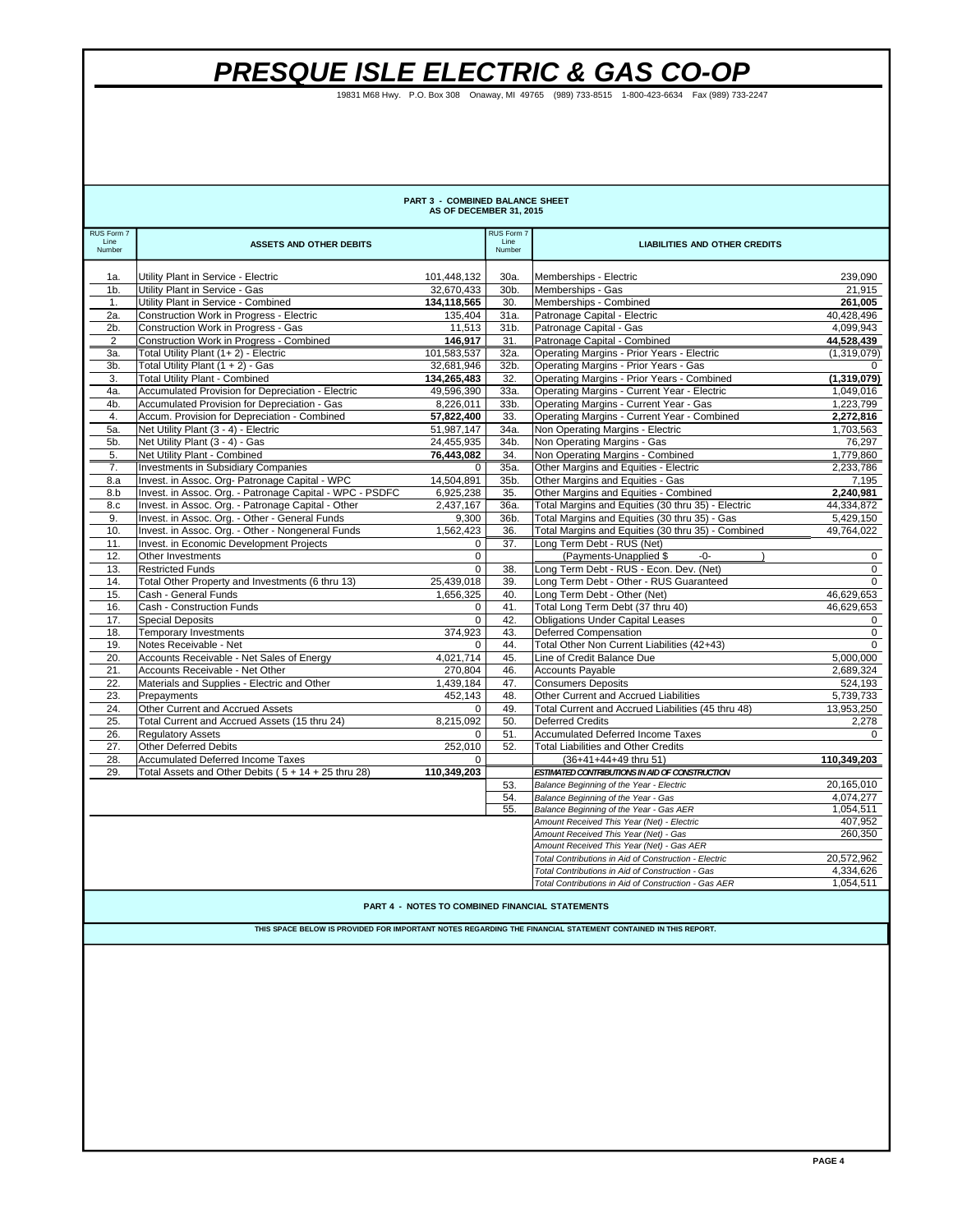19831 M68 Hwy. P.O. Box 308 Onaway, MI 49765 (989) 733-8515 1-800-423-6634 Fax (989) 733-2247

| <b>ELECTRIC OPERATIONS</b><br><b>PLANT RATIOS, SALES &amp; REVENUE REPORT</b><br>FOR THE MONTH ENDING DECEMBER 31, 2015 |            |         |  |  |
|-------------------------------------------------------------------------------------------------------------------------|------------|---------|--|--|
| <b>BALANCE SHEET RATIOS</b>                                                                                             |            |         |  |  |
| Current Assets to Current Liabilities                                                                                   | - Combined | 58.88 % |  |  |
| Margins & Equities as % of Assets                                                                                       | - Combined | 45.10 % |  |  |
| Long Term Debt as % of Net Utitlity Plant                                                                               | - Combined | 61.00 % |  |  |
| Long Term Debt as % of Plant                                                                                            | - Combined | 34.73 % |  |  |
| <b>Modified Debt Service Coverage Ratio</b>                                                                             | - Combined | 2.17    |  |  |

#### **CONSUMER SALES AND REVENUE DATA - MONTHLY**

| <b>CLASS OF SERVICE</b>                           | <b>Number Receiving</b><br><b>Service</b> | kWh Sold   | Amount    | Number of<br><b>Minimum</b><br><b>Bills</b> |  |
|---------------------------------------------------|-------------------------------------------|------------|-----------|---------------------------------------------|--|
|                                                   | Α.                                        | <b>B.</b>  | C.        | D.                                          |  |
| <b>Sales - Residential</b>                        | 17.396                                    | 11,499,497 | 1,612,438 | 1,106                                       |  |
| Sales - Seasonal                                  | 13,433                                    | 2,751,177  | 659,013   | 12,532                                      |  |
| Sales - General Service - Oil                     | 474                                       | 398,591    | 52,526    | 44                                          |  |
| Sales - Irrigation                                | 25                                        | (6, 173)   | 440       | 14                                          |  |
| <b>Sales - General Service</b>                    | 1,414                                     | 2,290,499  | 276,641   | 172                                         |  |
| Sales - Large Power - Oil                         | 9                                         | 114,861    | 12,652    | $\overline{2}$                              |  |
| Sales - Large Power                               | 37                                        | 2,375,064  | 231,323   |                                             |  |
| Sales - Public Street & Highway Lighting          | 39                                        | 31.844     | 5,903     |                                             |  |
| <b>Sales - Public Buildings</b>                   | 333                                       | 349,578    | 43.979    | 29                                          |  |
| <b>Consumer Sales - PSCR</b>                      |                                           |            | 19,472    |                                             |  |
| <b>Total Sales of Electric Energy (1 thru 11)</b> | 33,160                                    | 19,804,938 | 2,914,387 | 13,899                                      |  |
| <b>Other Electric Revenue</b>                     |                                           |            | 70,869    |                                             |  |
| Total (12 + 13)                                   |                                           |            | 2,985,255 |                                             |  |
| Last Year kWh Sales                               | 33,049                                    | 20,960,196 |           |                                             |  |
|                                                   |                                           |            |           |                                             |  |

#### **CONSUMER SALES AND REVENUE DATA - YEAR TO DATE**

| <b>CLASS OF SERVICE</b>                    | <b>Average Number</b><br><b>Receiving Service</b> | kWh Sold<br><b>Cumulative</b> | Amount<br><b>Cumulative</b> |  |  |
|--------------------------------------------|---------------------------------------------------|-------------------------------|-----------------------------|--|--|
|                                            | <b>B.</b>                                         | C.                            | D.                          |  |  |
| <b>Sales - Residential</b>                 | 17,343                                            | 135,069,353                   | 18,998,763                  |  |  |
| Sales - Seasonal                           | 13.417                                            | 31,552,349                    | 7,639,618                   |  |  |
| Sales - General Service - Oil              | 474                                               | 4,939,749                     | 638,281                     |  |  |
| Sales - Irrigation                         | 26                                                | 169.271                       | 27.092                      |  |  |
| <b>Sales - General Service</b>             | 1.406                                             | 30,443,048                    | 3,615,785                   |  |  |
| Sales - Large Power - Oil                  | 9                                                 | 1,474,392                     | 159,939                     |  |  |
| Sales - Large Power                        | 36                                                | 31,089,117                    | 3,045,652                   |  |  |
| Sales - Public Street & Highway Lighting   | 39                                                | 379.755                       | 70,496                      |  |  |
| Sales - Public Buildings                   | 334                                               | 4.652.297                     | 577,395                     |  |  |
| <b>Consumer Sales - PSCR</b>               |                                                   |                               | (175,098)                   |  |  |
| Total Sales of Electric Energy (1 thru 11) | 33.084                                            | 239,769,331                   | 34,597,924                  |  |  |
| <b>Other Electric Revenue</b>              |                                                   |                               | 758,574                     |  |  |
| Total (12 + 13)                            |                                                   |                               | 35,356,498                  |  |  |
| Last Year kWh Sales                        |                                                   | 244.248.074                   |                             |  |  |
| <b>KWH AND KWH STATISTICS</b>              |                                                   |                               |                             |  |  |
| <b>ITEM</b>                                | <b>THIS MONTH</b>                                 | YEAR-TO-DATE                  |                             |  |  |
| 1. kWh Purchased                           | 21,757,800                                        | 258,451,800                   |                             |  |  |
| 2. Interchange kWh-Net                     | 730                                               | 13,079                        |                             |  |  |
| 3. Total kWh (1 + 2)                       | 21.758.530                                        | 258.464.879                   |                             |  |  |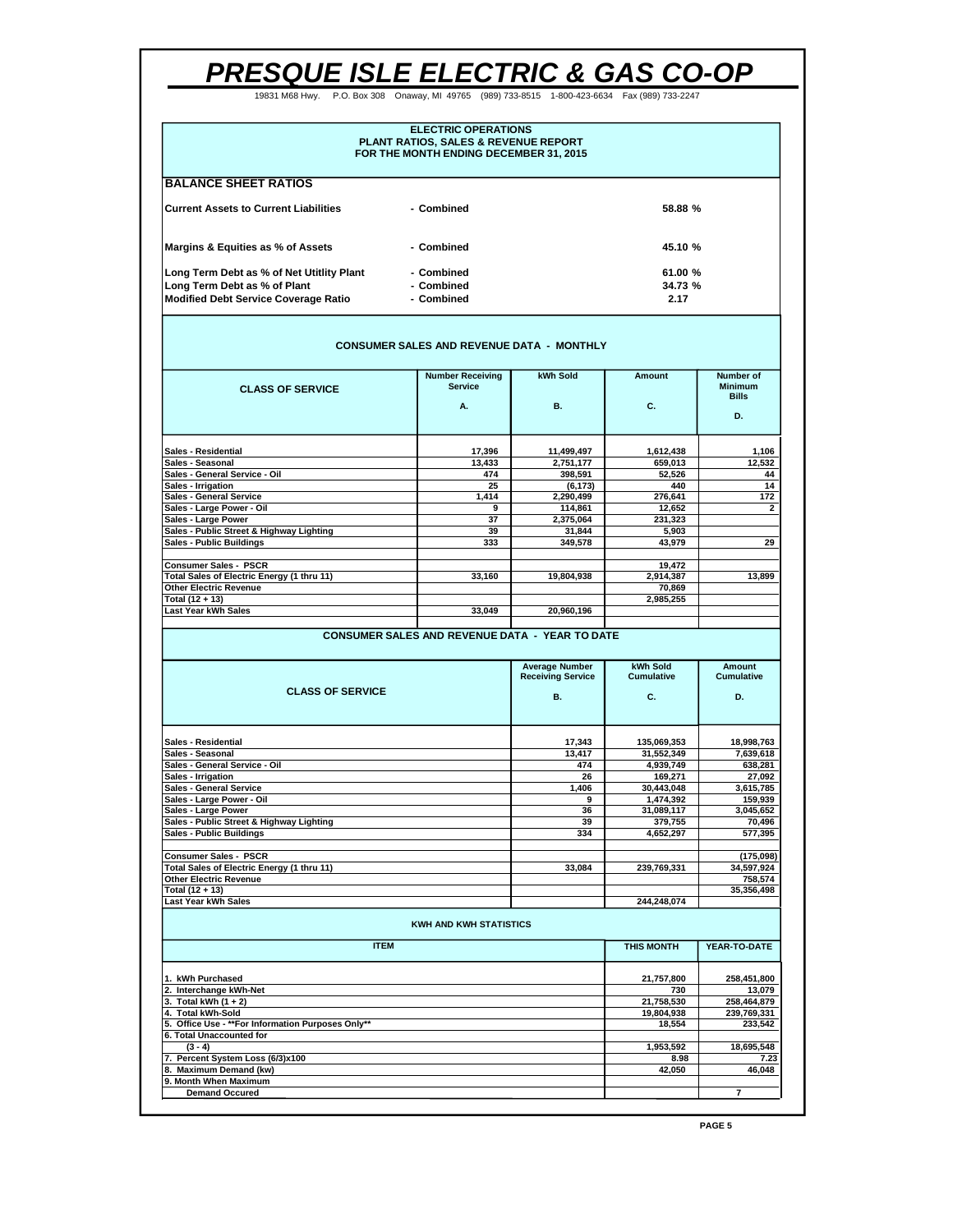P.O. Box 308 Onaway, MI 4976 19831 M68 Hwy. P.O. Box 308 Onaway, MI 49765 (989) 733-8515 1-800-423-6634 Fax (989) 733-2247

## **STATISTICAL INFORMATION FOR THE MONTH ENDING DECEMBER 31, 2015**

|                                                                                       | <b>THIS YEAR</b>             | <b>LAST YEAR</b>             |
|---------------------------------------------------------------------------------------|------------------------------|------------------------------|
| 1. KWHRS Sold Per Consumer:<br>a. For the Month<br>b. Year to Date                    | 597<br>604                   | 634<br>616                   |
|                                                                                       |                              |                              |
| 2. Average Monthly Bill<br>Average Residential Bill                                   | 87.89<br>92.69               | 92.40<br>100.18              |
| 3. Average Bill:<br>a. Year To Date                                                   | 87.15                        | 90.35                        |
| b. YTD Residential                                                                    | 91.29                        | 94.02                        |
| 4. Cost Per KWHR Purchased<br>a. This Month Mills<br>b. Year to Date Mills            | 80.57<br>80.52               | 78.64<br>83.40               |
| 5. Revenue Per KWHR Sold:                                                             |                              |                              |
| a. This Month Mills<br>b. Year to Date Mills                                          | 147.15<br>144.30             | 145.69<br>146.68             |
| 6. Power Cost Adjustment<br>a. This Month                                             | $-0.000310$                  | 0.001060                     |
| 7. Number of New Members - Electric<br>Number of Transferred Members Added - Electric | 70<br>1184                   | 61<br>1098                   |
| 7. Number of New Members - Gas<br>Number of Transferred Members Added - Gas           | 124<br>133                   | 42<br>122                    |
| 8. Security Lights Billed                                                             | 2027                         | 2031                         |
| 9. Regular Payroll - Hours<br>Overtime Payroll - Hours                                | 12,815.00<br>4,153.75        | 12,377.00<br>735.75          |
| <b>Total Payroll</b>                                                                  | 16,968.75                    | 13,112.75                    |
| 10. Number of Employees<br>Full Time<br>Temporary                                     | 67<br>ี                      | 67<br>5                      |
| 11. Principal Paid To CFC-YTD<br>Interest Paid To CFC-YTD                             | 2,272,647.28<br>2,502,207.94 | 2,140,000.94<br>2,709,939.80 |
| 12. Interest Paid on Line of Credit - YTD                                             | 66,127.11                    | 73,366.00                    |
|                                                                                       |                              |                              |

**PAGE 7**